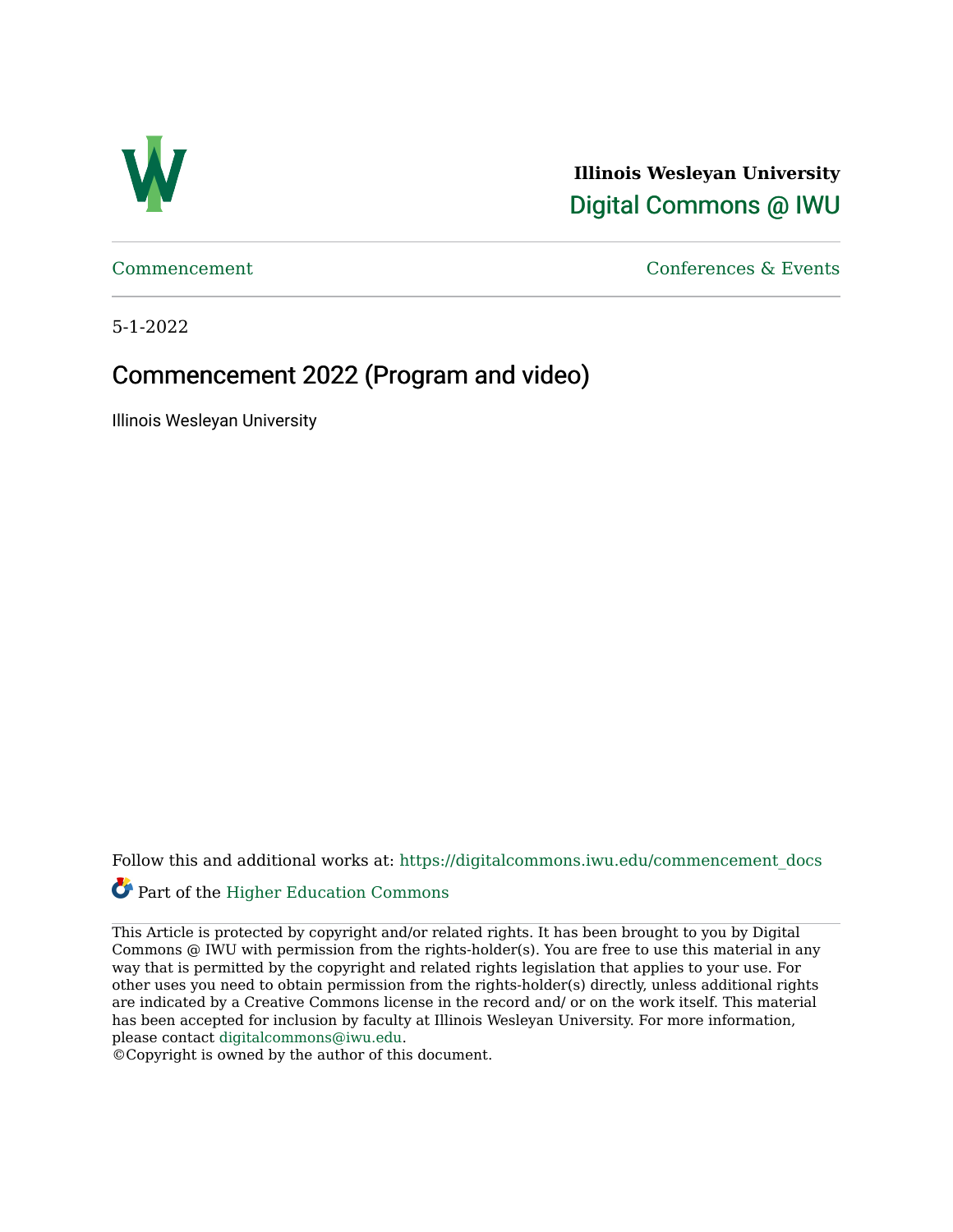

in our *172nd Year*

 $-1850-2022-$ 



*May 1, 2022* 

The Glenn and Rozanne P. Kemp Commencement Plaza AT STATE FARM HALL

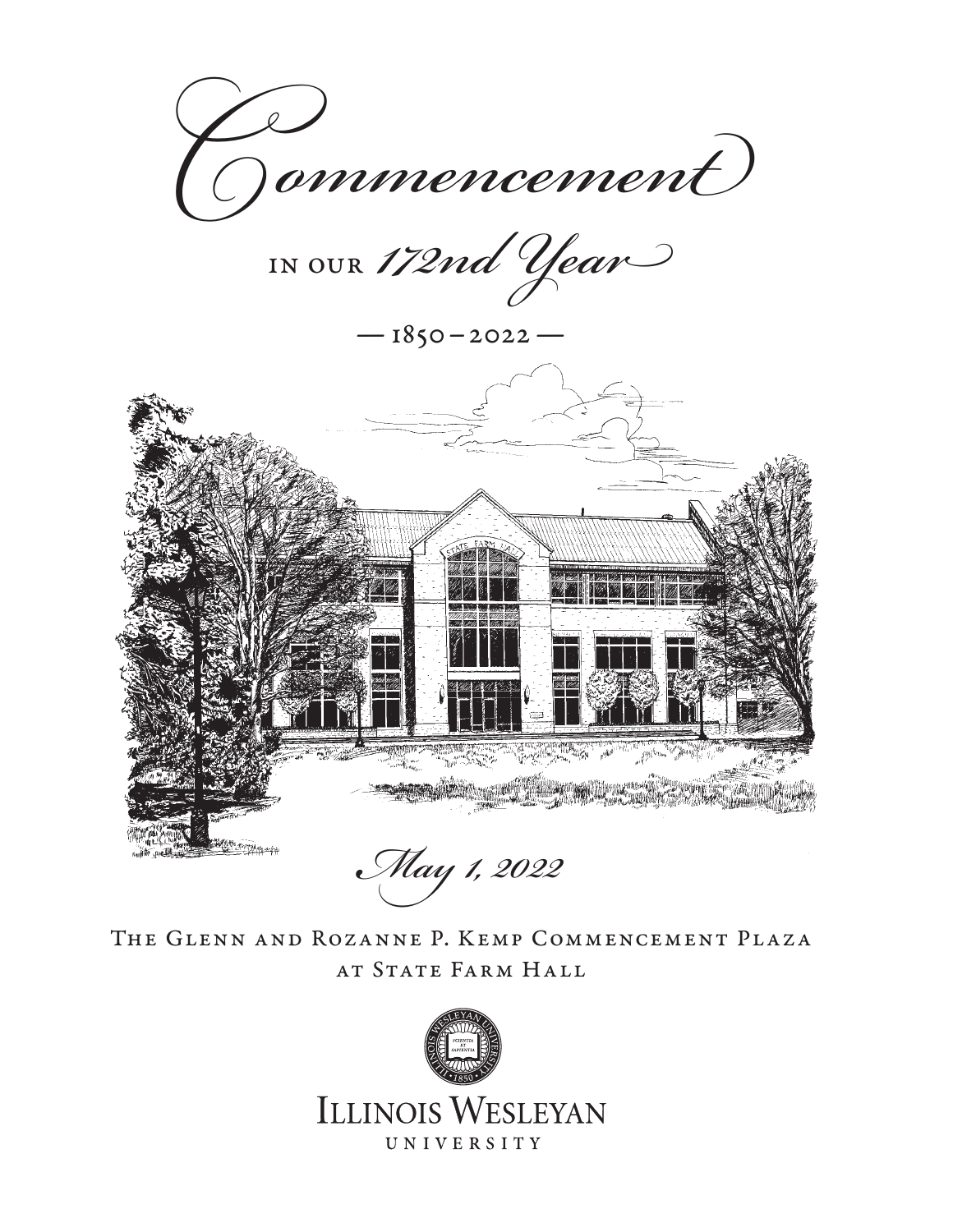

*Knowledge and Wisdom*

Illinois Wesleyan was founded in 1850 by 30 civic and Methodist Church leaders. During its first year, preparatory classes were taught; collegiate studies began in 1851.

Today, the University is an independent, residential liberal arts university, and exclusively undergraduate. Illinois Wesleyan enrolls approximately 1,650 students from 39 states and 22 countries. A highly selective institution, Wesleyan offers 80 majors, minors and programs in a unique curriculum that combines the liberal arts and sciences with professional schools of art, music, theatre and nursing.

Illinois Wesleyan has long had a commitment to diversity and inclusion. The Board of Trustees opened the University's enrollment to African Americans in 1867, and in 1880, Gus A. Hill became the institution's first African American graduate. The University's first female student, Hannah I. Shur, earned her degree in 1872. Illinois Wesleyan's first international students, Y. Osawa and K. Tanaka, arrived from Japan in 1889.

Another hallmark of the Illinois Wesleyan experience is the way that its faculty engage students inside and outside of the classroom. This tradition of faculty collaboration and engagement dates back to the institution's earliest days when Civil War veteran, geologist, and explorer John Wesley Powell engaged his students in exploration and fieldwork in the Rocky Mountain region. Powell, who designed the University seal and coined its *Knowledge and Wisdom* motto, went on to become the director of the U.S. Geological Survey and later the first director of the Smithsonian Institution's Bureau of Ethnology.

The Eckley Quadrangle, on which Commencement takes place, honors the University's 15<sup>th</sup> president, the late Robert S. Eckley, and his wife, Nell, who served from 1968 until 1986. Degrees are conferred on the Kemp Commencement Plaza named in honor of alumni Glenn '22 and Rozanne P. Kemp '27, whose family has had strong ties to the University for more than four generations.

Presiding at this year's Commencement will be S. Georgia Nugent, who was named the University's 20<sup>th</sup> president in 2019. Graduates of the Class of 2022 will join more than 23,500 Illinois Wesleyan alumni living in all 50 states, the District of Columbia and 30 countries around the world.

Cover Illustration: The Glenn and Rozanne P. Kemp Commencement Plaza, which sits astride the south face of the State Farm Hall classroom building, was made possible by a gift from the Kemp Family Foundation. State Farm Hall opened for classes in the fall of 2013.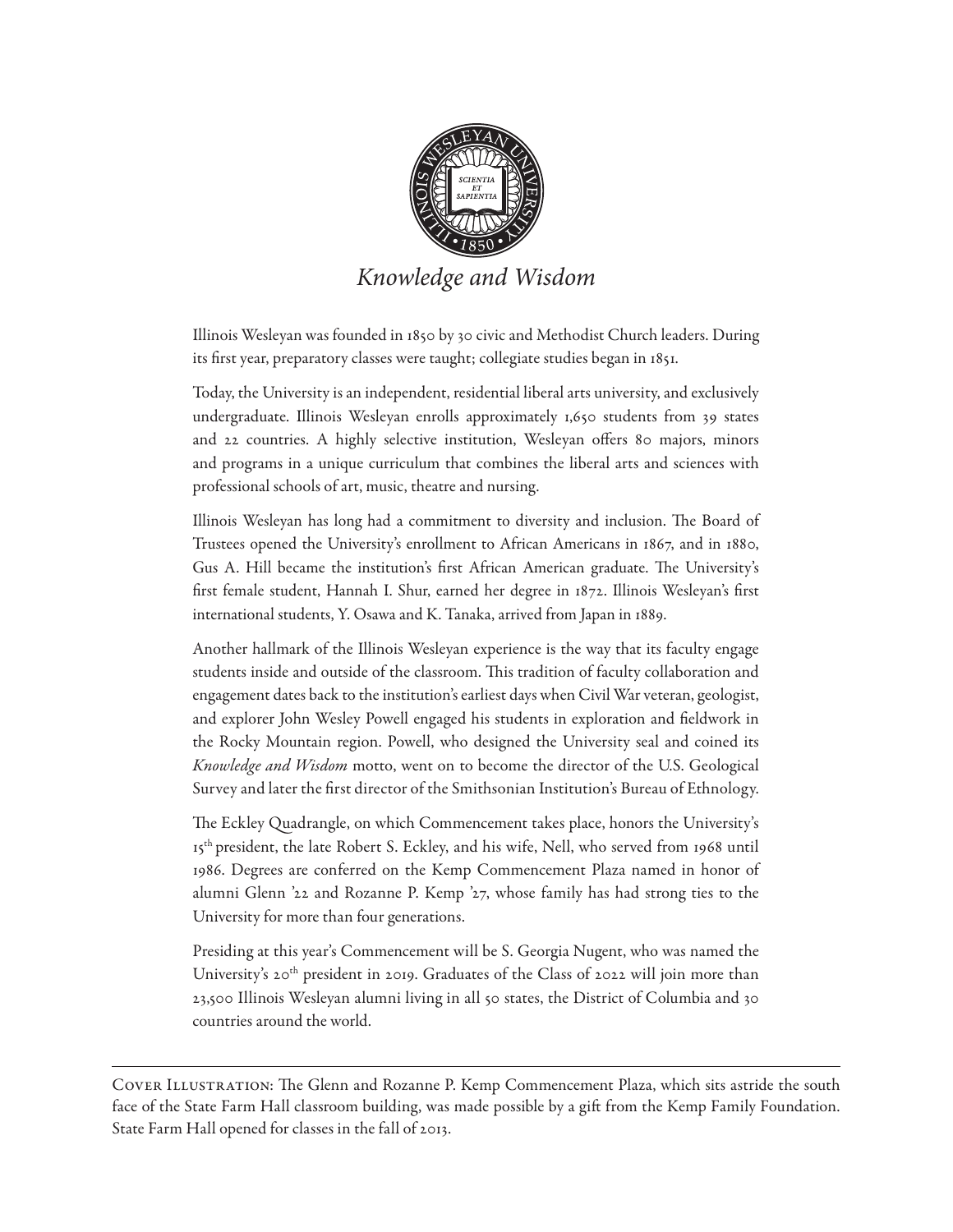

# Dr. William Farrar '71

Dr. William Farrar graduated from IWU in 1971. He then completed his medical degree at the University of Virginia School of Medicine, Charlottesville, VA, followed by an internship in surgery and a residency in general surgery at the Ohio State University (OSU) Wexner Medical Center in Columbus, OH. After that, he completed a fellowship in surgical oncology at Memorial Sloan Kettering Cancer Center in New York City.



Dr. Farrar is an internationally recognized leader in cancer treatment and research at The Arthur G. James Cancer Hospital at OSU, one of 45 National Comprehensive Cancer hospitals and the third largest cancer hospital in the U.S. In 2019, he was appointed CEO of the James Cancer Hospital and Solove Research Institute. He also serves as medical director of the Stefanie Spielman Comprehensive Breast Center and director of medical credentialing at The James.

He is a surgical oncologist specializing in treatment of breast cancer, caring for patients and communicating with families with compassion and thoughtfulness. Since 1982, Bill has served as principal investigator for The Ohio State University's clinical trial group within the National Surgical Adjuvant Breast and Bowel Project. This group has designed and conducted research that has changed the way breast cancer is treated and prevented.

His research accomplishments include studies on subjects such as genetic counseling and sentinel lymph node mapping and biopsy, a procedure to determine if cancer cells have spread from the tumor to lymph nodes in the armpit. He has authored or co-authored more than 100 scientific articles in prestigious medical journals, along with several book chapters and scientific abstracts, and he has served for more than 20 years on the editorial board for the Journal of Surgical Oncology.

Dr. Farrar has held leadership positions in many professional organizations and societies, such as serving as the medical director for the Columbus Cancer Clinic and the program committee director for the Society of Head and Neck Surgeons. He has been a member of professional organizations such as the American Society of Clinical Oncology, the American Association of Clinical Endocrinologists, and the U.S. National Committee for the International Union Against Cancer, where he served as president.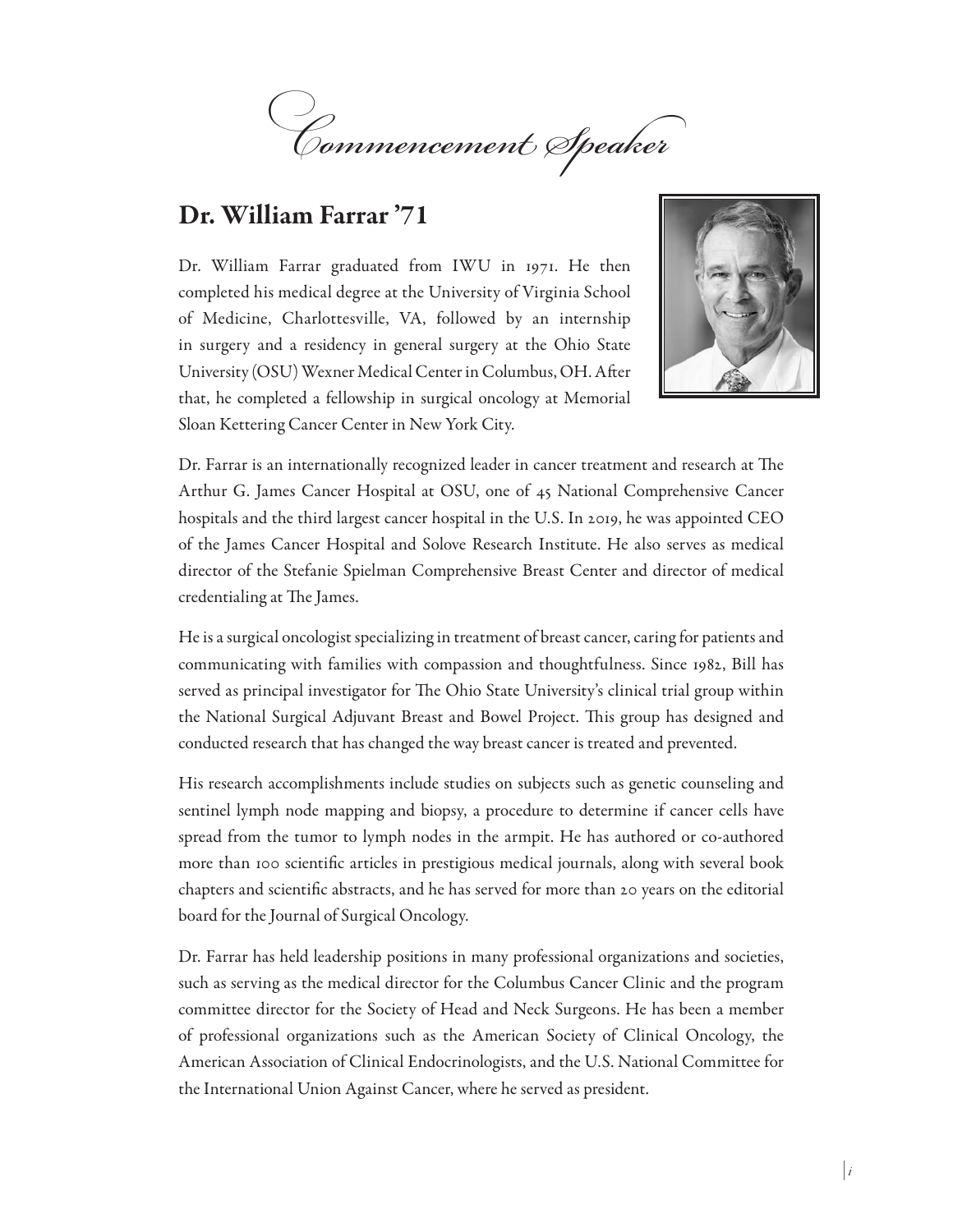*America The Beautiful*

O beautiful for spacious skies, For amber waves of grain, For purple mountain majesties Above the fruited plain!

America! America! God shed his grace on thee, And crown thy good with brotherhood From sea to shining sea.

> —Katherine Lee Bates *(1859–1929)*

*Alma Wesleyana*

From hearts aflame our love we pledge to thee, Where'er we wander over land or sea; Through time unending loyal we will be— True to our Alma Mater Wesleyan.

When college days are fully past and gone, While life endures from twilight dream till dawn, Grandly thy soul shall with us linger on— Star-crowned our Alma Mater Wesleyan!

> —Professor W. E. Schultz *(1887–1964)*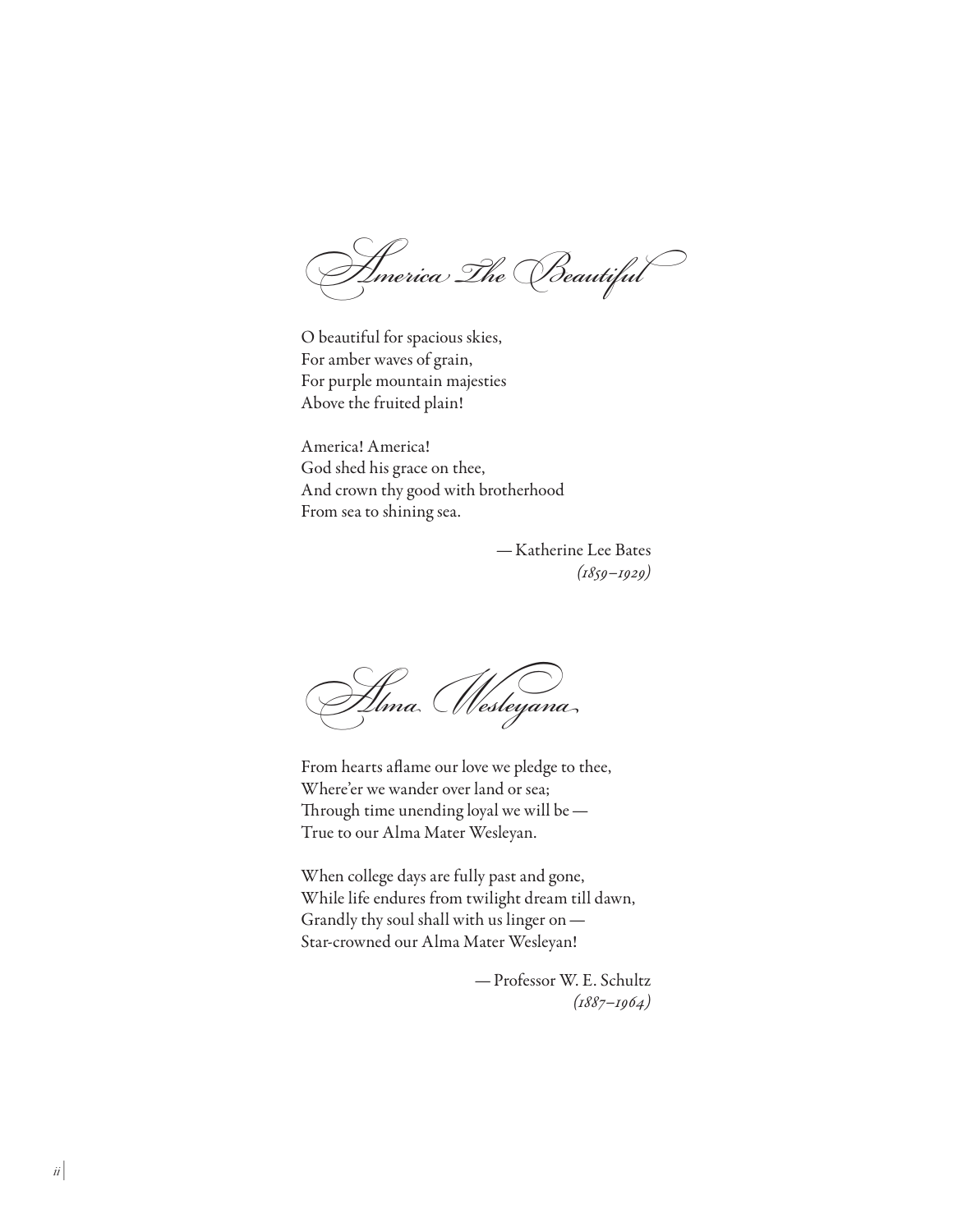

*President S. Georgia Nugent, Presiding Joanne Diaz, Mace Bearer*

*(1857–1934)*

 *(1848–1903)*

*President*

*Chair, Board of Trustees*

Processional (please stand) Kevin Chunko, organ Pomp and Circumstance *Edward Elgar*

"America The Beautiful" Cameron Kidd '22 (please remain standing *materna* and join in singing) *Samuel A. Ward*

Invocation Walt Wiltschek (remain standing) *University Chaplain* 

President's Welcome S. Georgia Nugent

Trustee Greetings Timothy J. Szerlong '74

Alumni Association Welcome Dirk L. Behrends '87 *President of Alumni Association Board of Directors*

#### Remarks of Class President Julia Hilt '22

Faculty Reflections Maggie Evans *Associate Professor of Educational Studies Class of 2022 Professor of the Year*

Investiture of Endowed Professors President Nugent Joanne Diaz Mr. Szerlong Scott Ferguson Mark R. Brodl Edgar Lehr *Provost and Dean of Faculty* Christopher Schumacher James Simeone Announcement of Honors President Nugent

Awarding of Honorary Degree President Nugent

 Provost Brodl Mr. Szerlong

Address Dr. William Farrar '71

"The power of passion and perseverance"

Conferring of Degrees President Nugent Karla Carney-Hall *Vice President for Student Affairs andDean of Students* Leslie Betz '93 *Registrar*

Bachelor of Science in Nursing Victoria N. Folse '86 *Director and Professor, School of Nursing Caroline F. Rupert Endowed Chair of Nursing*

Bachelor of Fine Arts Julie Johnson *Director of the School of Art* 

> Jean Kerr  *Director and Associate Professor of Theatre Arts*

Bachelor of Music and Franklin Larey Bachelor of Music Education *Director of the School of Music*

Bachelor of Arts and Provost Brodl Bachelor of Science Rebecca A. Roesner

 *Associate Provost* Closing Remarks President Nugent

Alma Wesleyana Cameron Kidd '22 (please stand and NATIONAL HYMN join in singing) *George William Warren (1828–1902) arr. Peter Andrew Gilbert '98*

Recessional (remain standing) Kevin Chunko, organ Marche Triomphale *Jaques-Nicolas Lemmens (1823–1881)*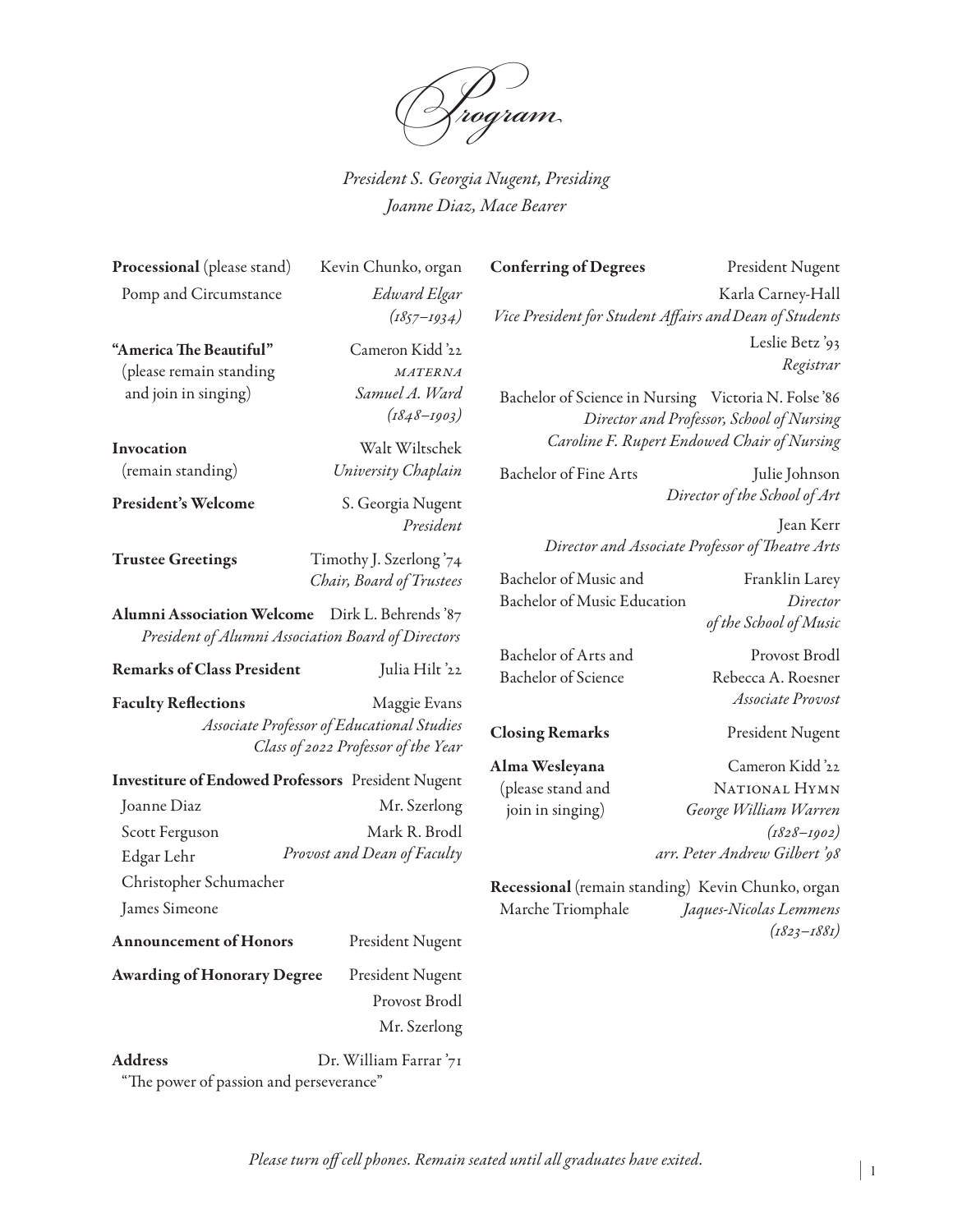*A Letter from the Alumni Association*

To The Class of 2022:

Congratulations! You are graduates of Illinois Wesleyan University! On behalf of the Alumni Association Board of Directors, let me be the first to welcome you to the Illinois Wesleyan University Alumni Association. We are proud of you! You have shown the ability to adjust quickly and persevere through times that were full of uncertainty. The ability to remain focused through adversity is a strong characteristic that I hope will bolster you for the next phase of your life.

You are now part of the ever-growing network of IWU alumni who support one another, our students, and the University. As you go out into the world, whether it is into a career or to further your education, the Alumni Association is here to support you. There are Illinois Wesleyan Alumni all over the U.S. and the world who want to see you continue to succeed and are willing to help you do so. Please utilize the many opportunities and resources available through the Alumni Association: connect with the Young Alumni Council, volunteer with your regional committee, attend professional and social virtual and onsite networking events, register for Titan Talks, come back for Homecoming, and stay connected through social media.

We are in an unprecedented time in our nation's history. While there is uncertainty in the world, I truly believe your future is as bright as ever. Times of great change offer opportunities to help shape the future. I look forward to seeing the impact you will make!

Lastly, it is my expectation that you will do well in your chosen field of continued study or career path; but, it is my sincere hope that you will stay involved with our beloved Alma Mater by giving of your time, talent and treasure to support future Titans!

Congratulations again, and welcome to our IWU Alumni Association!

Sincerely,

Dirk L. Behrends

Dirk L. Behrends '87 President, Alumni Association Board of Directors

*Go out into the world and do well, but more importantly, go out into the world and do good.* –Minor Myers jr

We welcome back alumni from the Class of 1970 and 1971 who are celebrating their 50th class reunions this weekend.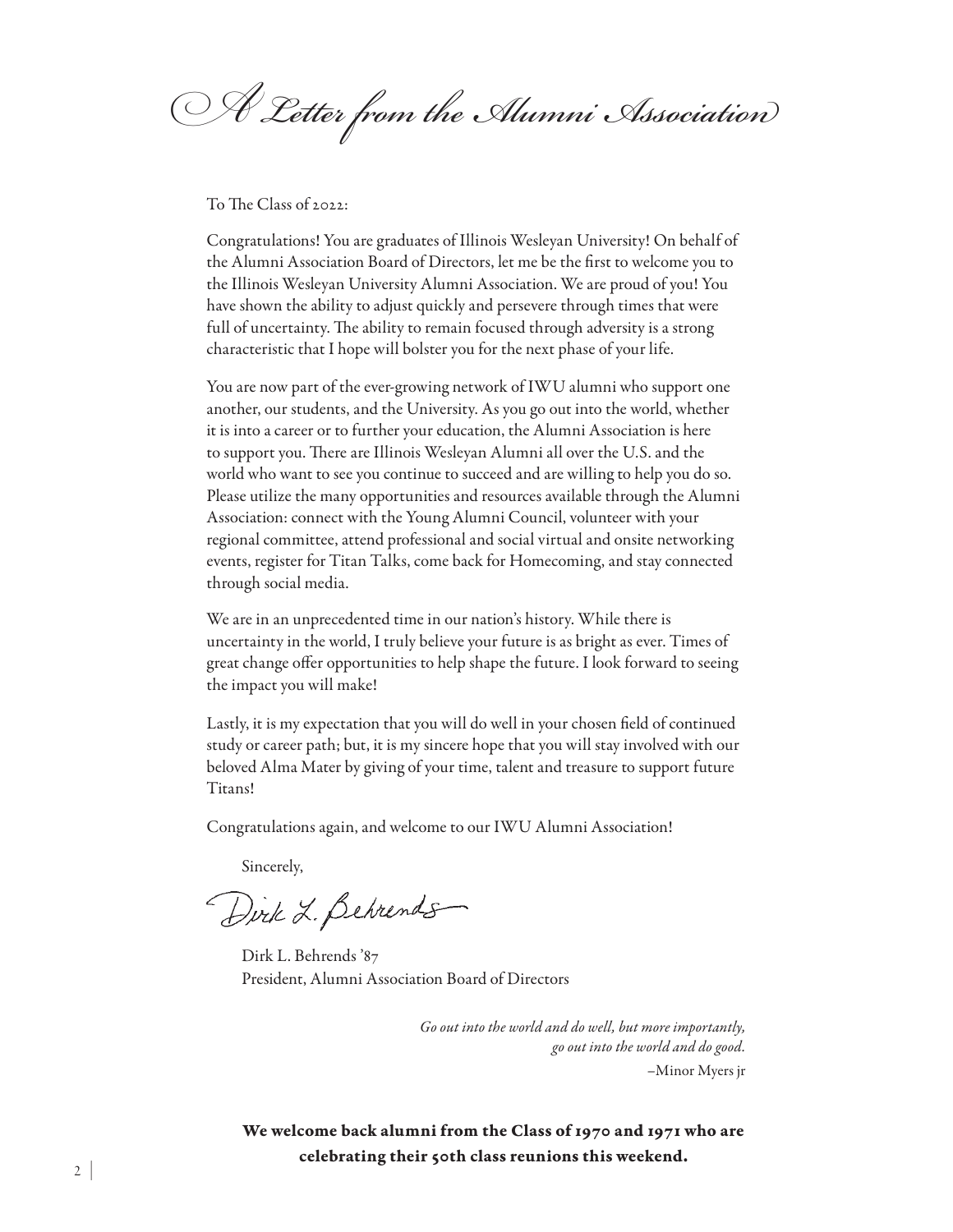*Academic Distinctions*

Students with excellent final cumulative grade point averages are recognized as:

*Summa Cum Laude—with highest honor—3.90 GPA or higher Magna Cum Laude—with great honor—3.70 GPA or higher Cum Laude—with honor—3.50 GPA or higher*

*National Honor Society*

Illinois Wesleyan students are eligible for membership in the oldest all-discipline honor society, Phi Kappa Phi, which was established in 1897 to recognize and encourage superior scholarship and service to others. Eligibility is limited to those students whose academic performance places them in the top 10 percent of their class during their junior or senior year.

> ΦΚΦ, Phi Kappa Phi was founded at the University of Maine in 1897 and is the oldest all–discipline academic honor society. The society's mission is "to recognize and promote academic excellence in all fields of higher education and to engage the community of scholars in service to others." With chapters on over 300 campuses, the Illinois Wesleyan chapter was chartered in 1922.



- *The Hope Ellen Pape President's Club Award in the Fine Arts* is awarded for outstanding accomplishment in Art or Music or Theatre Arts.
- *The Annabelle Scrogin Anderson '36 Award* recognizes distinguished achievement in multiple fields of study.
- *The John L. Clark Award in Literary Studies* honors outstanding academic performance, particularly in historical and theory courses, and evidenced by scholarly ability and participation in the creative activities of the School of Theatre Arts.
- *The Nikki Kaye Pape President's Club Award for Excellence in Writing* is presented for the best selection of writing prepared during the academic year.
- *The Professor David Bailey prize in Chemistry* honors outstanding achievement in the field of chemistry.
- *The Harold C. Hodge President's Club Award in Natural Science and Mathematics* salutes outstanding achievement in the natural sciences and mathematics.
- *The Donald R. Koehn Memorial Award* is presented for outstanding achievement in the humanities.
- *The Robert S. Eckley President's Club Award in Social Science* recognizes outstanding achievement in the social sciences.
- *The Caroline F. Rupert Nursing Award* salutes outstanding work during four years of undergraduate study in nursing.
- *The Katherine Riedelbauch Baker Music Award* recognizes superiority in general musicianship, including theoretical and historical fields.
- *The William T. Beadles Award for Exceptional Achievement in Business Administration* recognizes exceptional scholarly accomplishments and professional promise.
- *The Jack C. Fields Prize for Excellence in Accounting* is presented for exceptional achievement in the study of accounting.
- *The Larry Shue Drama Award* recognizes outstanding potential as a professional artist of the theatre.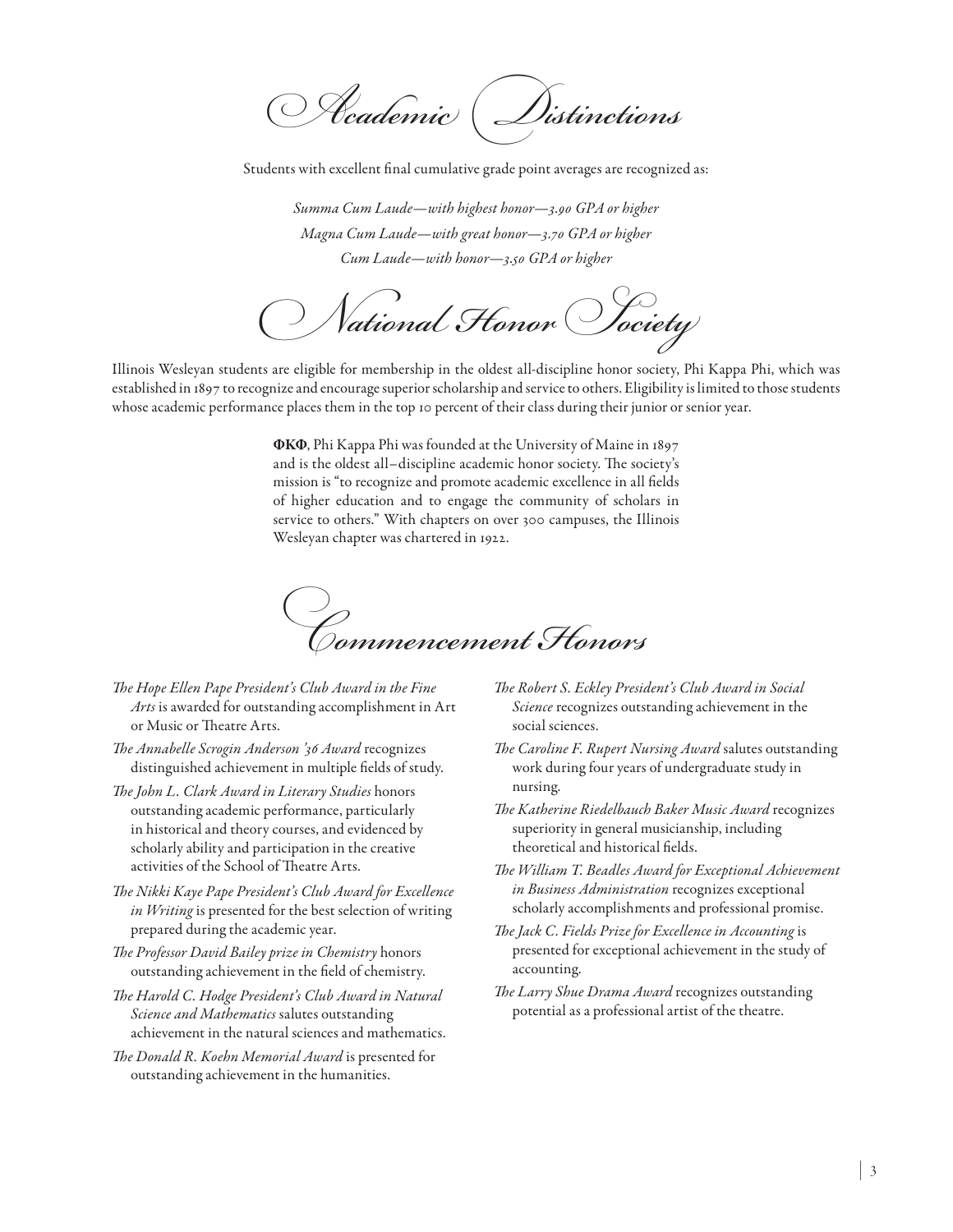*Graduation with Research Honors*

William Brown, *English–Literature* All Things Counter Project Advisor: Michael Theune

#### Anna Cooper, *History*

Korea's Explosive Declaration of Independence: Complex Influences Leading up to the March First Movement of 1919 Project Advisor: Tom Lutze

### Katherine Fata, *English–Writing*

"The Adrenaline of Failure": Exploring the Zaniness of Sylvia Plath

Project Advisor: Michael Theune

## Keira Hoeferle, *International Studies*

The "Politics of Trauma": National Trauma in Poland and Hungary and the Othering of Queer Identities Project Advisor: William Munro

#### Daniel Maisch, *Economics/Spanish*

Assessing Happiness: An Evaluation of the Latin American Paradox in the United States

Project Advisor: Michael Seeborg

#### Madison Monk, *Psychology*

An Analysis of Commentary in Men's and Women's Olympic Basketball

Project Advisor: Marie Nebel-Schwalm

## Paul Mucci, *Mathematics/Finance* Stock Price Forecasting using a Dependence Structure Project Advisor: Seung-Hwan Lee

Dylan Propheter, *Music Education* The Saxophone in Classical and Popular Music Project Advisor: Adriana Ponce

#### Viktoriya Salgalova, *Neuroscience*

Effects of Traditional and Modified Rehabilitation on Function Improvement Following Stroke in a Mouse Model

Project Advisor: Abigail Kerr

#### Jorri Sandage, *Sociology*

Parental Experiences and Perceptions of the Adoption Process

Project Advisor: Courtney Irby

#### Jared Schneider, *Economics*

The Foreign-Born and the American Dream: An Analysis of Trends in and Determinants of Immigrant Homeownership Project Advisor: Michael Seeborg

Emilija Stankute, *Nursing*

Accurate Methods in Pulse Rate Assessment by Palpation: Pilot Study

Project Advisor: Lydia Bertschi

Broderick Summers, *Sociology*

Stress and Coping: College Students' Perceptions of Coping Project Advisor: Todd Fuist

#### Andrew Tietz, *International Studies*

Ce Qui Reste: Legacies of Decolonization in Guinea and Gabon

Project Advisor: William Munro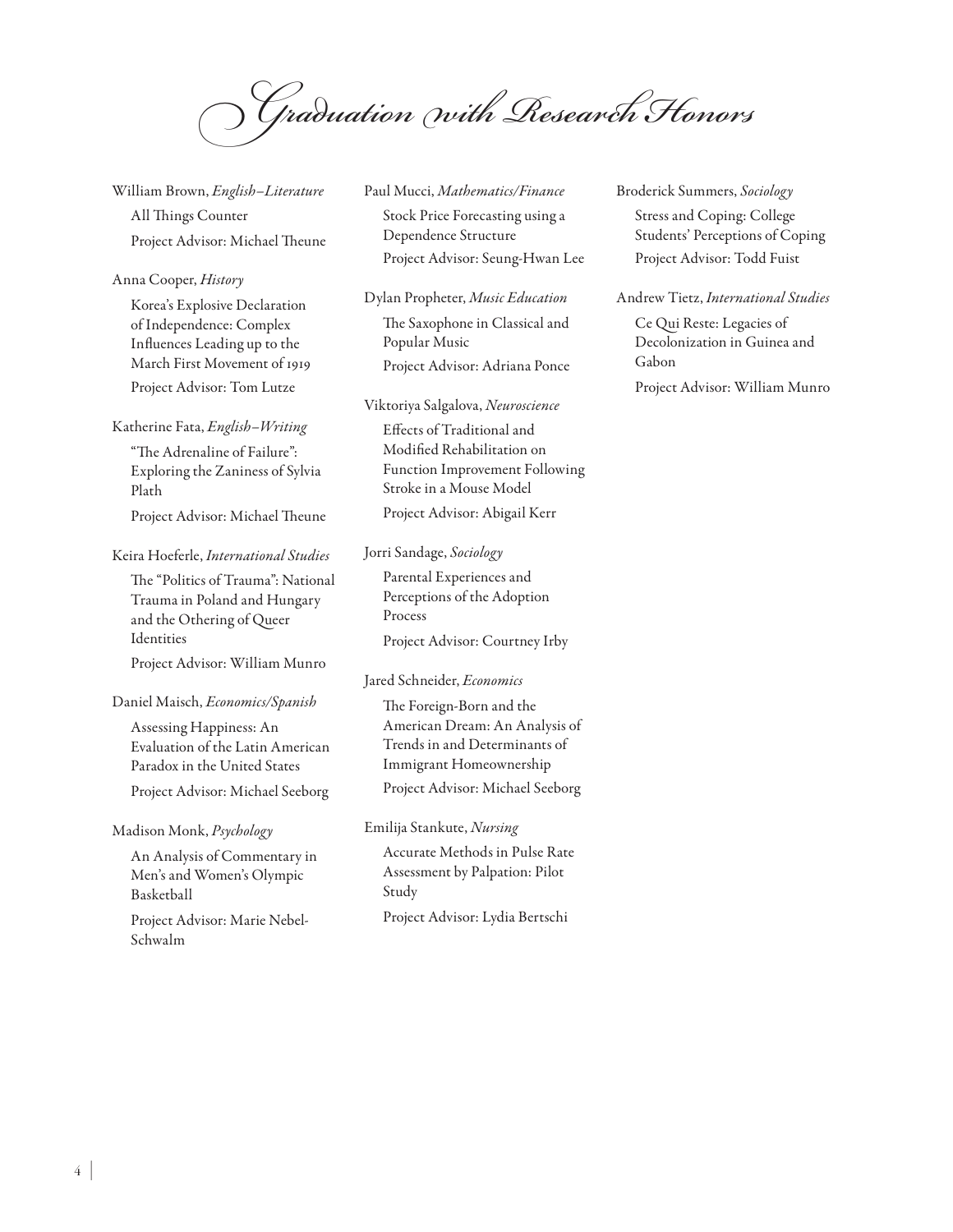*The School of Nursing*

*Candidates for the degree*

#### Bachelor of Science in Nursing

Sarah Ahmed Abutaleb, *Cum Laude*  Nawal Mohammed Alansari Talia Ashley Albiter, *Magna Cum Laude*  Sasha Alecxis Arredondo-De Lipski Kaylee Rose Bowers Holly Noelle Brill, *Summa Cum Laude, ΦΚΦ* Leticia Angelina Camacho Zackary Francis Cesati Lok Wah Chook, *Cum Laude*  Jazmin Contreras Caitlin Convery Riley Carol Cross Alexis Renee Dorsey, *Cum Laude*  Sydney Elizabeth Fornnarino, *Cum Laude*  Delaney Ann Gibbons Monischa Marggreil Tyler Hills Julia Aleah Hilt Kathryn Christine Hoffacker Katie Rebecca Anna Hunsley Makenna Rose Jacoby Rose Julia Jensen Bianca Lashae Jones Emeline Katherine Kennel Kaylah Christine Keuch, *Cum Laude* Benjamin Stuart Knupp Lauren Elizabeth Krinke, *Cum Laude*  Alyssa Constance Lech, *Magna Cum Laude* 

Kristen C. Lee, *Cum Laude* Jennifer Mary Lord Christina Smara Maris Joseluis Martinez, Jr. Sarah Mehmood Mehdi Alexandra Rose Miller Anna Mitroszewska, *Cum Laude*  Kaitlyn Nicole Morgan Bridget Anne O'Malley, *Cum Laude*  Zachary Andrew Orpilla, *Cum Laude*  Jessica Marie Papierniak, *Cum Laude*  Hetal Patel Annalyce Joy Perona Nathan T. Phan Eve Robinson Raven Rochell Robinson, *Magna Cum Laude*  Dakota Paige Roper Jessa Salvador, *Magna Cum Laude*  Amanda Marie Smith, *Summa Cum Laude, ΦΚΦ* Colton John Ferris Smith, *Cum Laude* Emilija Stankute, *Magna Cum Laude*  David Torres, Jr., *Cum Laude*  Claire Umeki Cianna Reese Valdez Madeline Camille Walter Megan Nicole Wong, *Magna Cum Laude*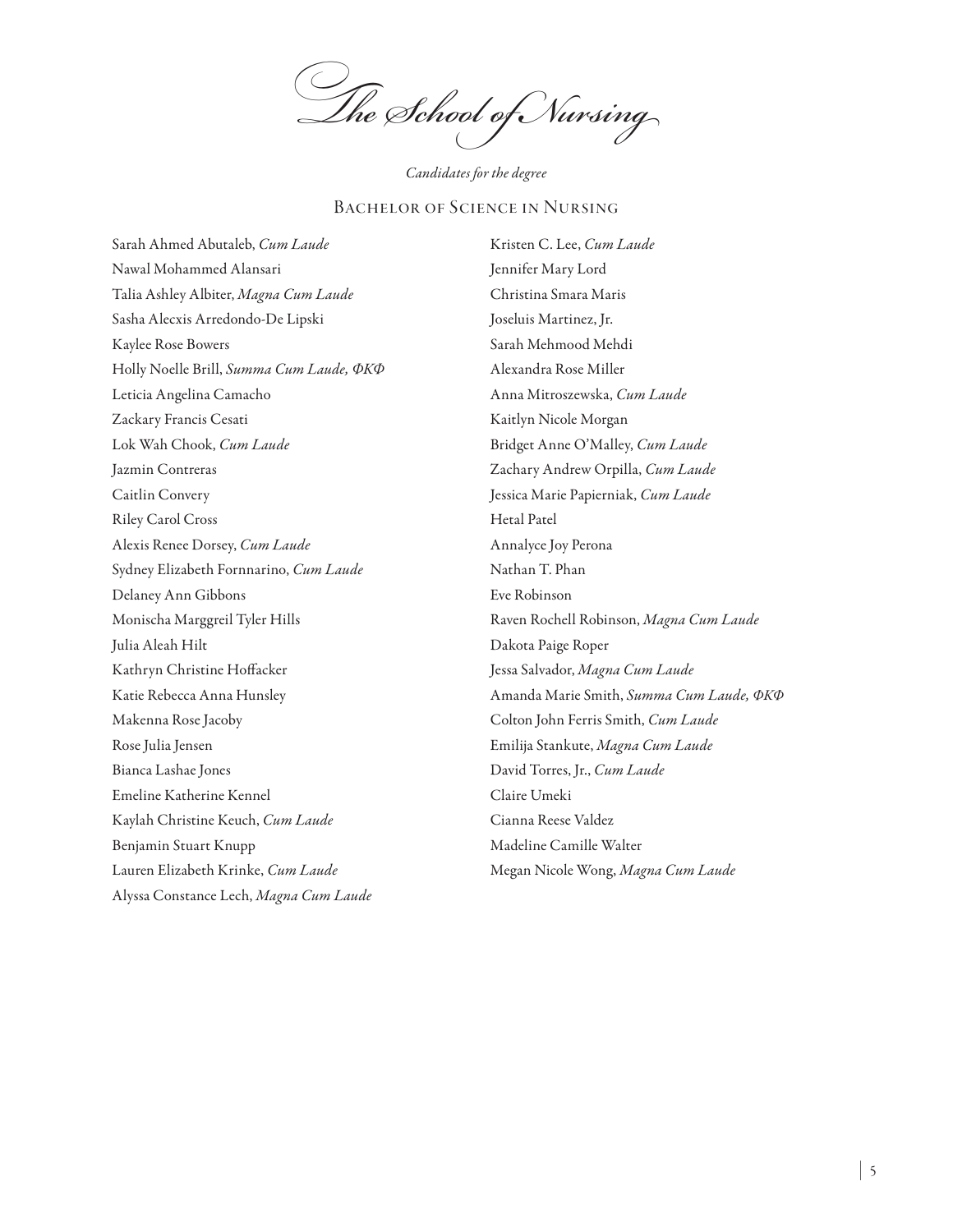*College of Fine Arts*

*Candidates for the degree*

#### Bachelor of Fine Arts

**ART** 

Zoe Orsen Saputra, *Cum Laude* Laura Anne Westpfahl, *Magna Cum Laude*

#### THEATRE ARTS

Veronica Laura Blumberg, *Theatre Design & Technology, Magna Cum Laude* Megan Mariko Boggs, *Music Theatre, Summa Cum Laude* Julianne Geneva Cozette, *Acting, Magna Cum Laude* Justine Karita Dacres, *Music Theatre* Richard Anthony Diamond, *Acting* Constantine Elliott, *Theatre Design & Technology* Erika Nicole Harper, *Music Theatre, Magna Cum Laude* Olivia Leah Herlein, *Music Theatre, Cum Laude* Dylan Harlan Holt, *Music Theatre, Cum Laude* Erica Alexis Jones, *Music Theatre, Magna Cum Laude* Michael John Jostes, *Music Theatre, Magna Cum Laude* Joshua Dale Kaiping, *Acting, Magna Cum Laude*

Elyjah Harold Kleinsmith, *Theatre Design & Technology* Michael Davis McNeela, *Music Theatre, Cum Laude* Zoey Mendoza, *Acting, Summa Cum Laude* Deonta Dwayne Mitchell, *Acting* Hannah Omolara Ogunnubi, *Theatre Design & Technology* Julianne Louise Palczynski, *Theatre Design & Technology, Magna Cum Laude* Joel Isaac Reedy, *Theatre Design & Technology, Magna Cum Laude* Sarah Renee Roe, *Acting* Joseph Richard Storti, *Music Theatre, Cum Laude* Erin Duffy Sullivan, *Acting*

### *Candidates for the degree*

#### Bachelor of Music

Isabella Ancira, *Music Composition, Magna Cum Laude* Star Karolina Commanday, *Piano Performance, Magna Cum Laude* Cameron Brittany Kidd, *Vocal Performance, Cum Laude* Lidija Kutlesa, *Vocal Performance* Jasil A. Olabode, *Music Composition* Lena Susan Smith, *Instrumental Performance*

*Candidates for the degree*

#### Bachelor of Music Education

Thomas Cassidy, *Magna Cum Laude*  Connor Jeffery Dewalt, *Cum Laude*  Leanna Joy Horton, *Summa Cum Laude*  Christopher Michael William Lerch Dylan James Propheter, *Summa Cum Laude, ΦΚΦ* Kaylie Paige Remen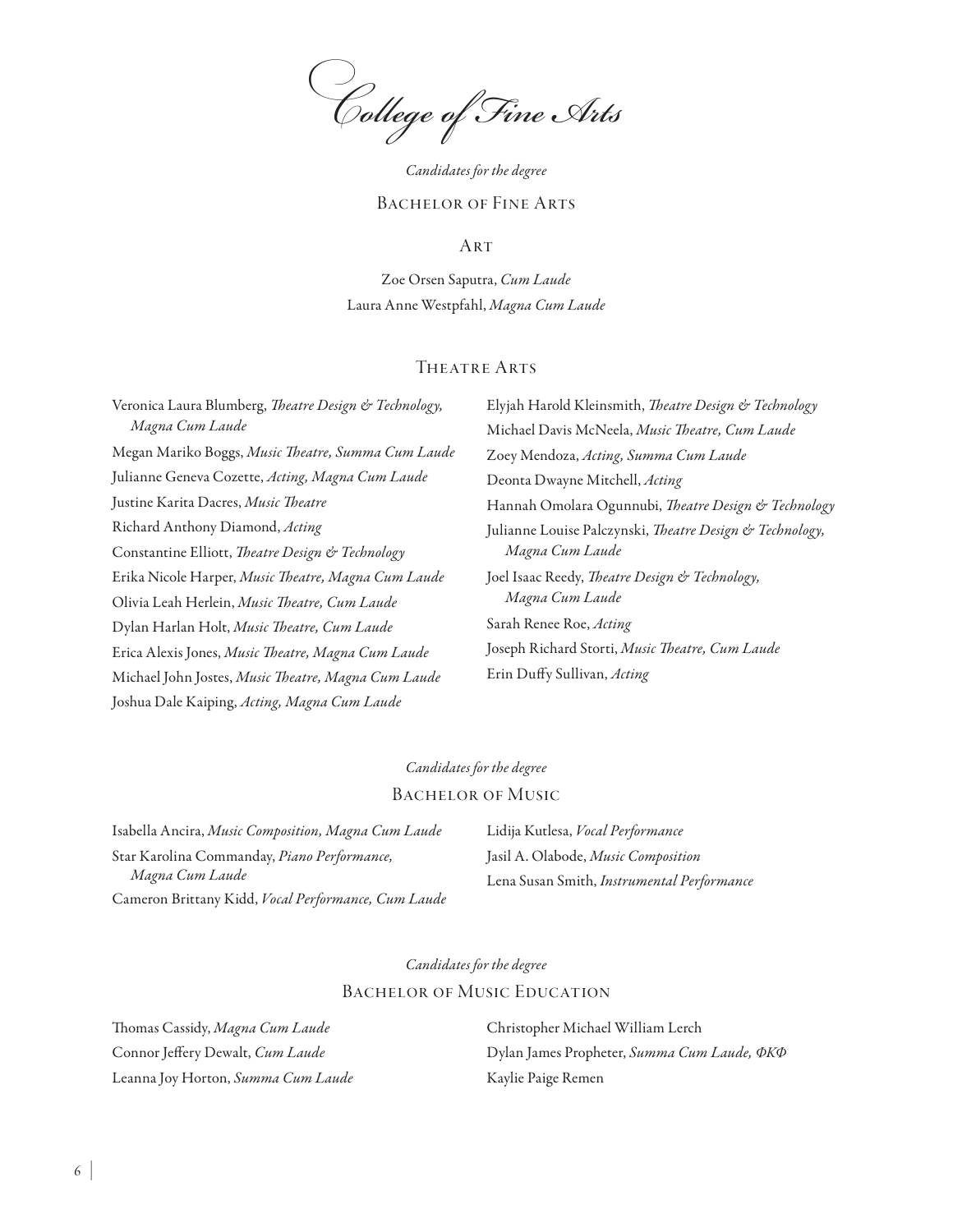*College of Liberal Arts*

*Candidates for the degree*

### Bachelor of Arts and Bachelor of Science

Ubada Nadeem Abbasi, *Finance, Magna Cum Laude*  Caroline Amy Abenroth, *Neuroscience, Cum Laude* Arnav Agarwal, *Psychology* Lindsey Marie Agne, *Psychology* Ryan Robert Aten, *Biology, Sociology* Allison Catherine Bang, *Physics* Jonathan Scott Baptist, *Health Promotion & Fitness Management* Jeffrey Alexander Barnes, *Business* Orianateyor Antuanette Beard, *Psychology* Evan Michael Beilfuss, *Biology* Kate Cecelia Berman, *Political Science* Amanda L. Bonavida, *Environmental Studies, Cum Laude*  Kate Carrie Bonnell, *Biology, Cum Laude*  Quincy Rose Boschulte, *Neuroscience, Magna Cum Laude*  Kaia Alexis Bowen, *Psychology* Nicole Siobhan Brennan, *English–Literature, Magna Cum Laude*  Jessica Brookie, *Psychology* Hayley Noelle Brothen, *Marketing* William Christopher Brown, *English–Literature, Magna Cum Laude*  Avalon Mist Bruno, *Hispanic Studies, Magna Cum Laude*  Sarah Marie Buchmann, *English–Literature, Secondary Education, Cum Laude*  Bailee Anne Buckles, *Biology, Cum Laude* Jacob Grant Buhe, *Business* Ryan Michael Bull, *Finance, Magna Cum Laude*  Kameryn James Cavanaugh, *Environmental Studies* Emily R. Chamernik, *Environmental Studies, Magna Cum Laude*  Carlo Antonio Chavez Linares, *Political Science* Carl Dalsgaard Christiansen, *Business* Samantha Leanne Churchey, *Biology, Cum Laude*  Klara Marie Cockrell, *Political Science, Cum Laude* Kyle Anthony Cole, *Biology, Summa Cum Laude* 

Ashley Lynn Cook, *History, Secondary Education, Cum Laude*  Anna Jooyoung Cooper, *History, Summa Cum Laude*  Carly Rose Cooper, *Biology* Madison Alice Corey, *Political Science* Charles Richard Coughlan, *Accounting* Matthew Ryan Crosse, *Biology, Magna Cum Laude*  Elizabeth Emily Cummings, *Business* Nicholas Joseph Cyze, *Computer Science* Evan Phillip Daly, *Psychology, Magna Cum Laude*  Joshua Frank Dass, *Mathematics* Sa'mond Davis, *Business* Jack Benjamin-Corpuz Dawson, *Business* Nicholas Eugene DeGregorio, *Business* Griffin James DeMilt, *Political Science, Magna Cum Laude*  Derrick Andrew Derr, *Psychology* Daniel James Dickerson, *Finance* Dominic Michael Dilello, *Business* Ivy Nguyen Do, *Environmental Studies* Christian James Dolecki, *Business* Tyja Myeia Donald, *Sociology* Samantha Jordan Dooley, *Psychology, Magna Cum Laude*  William Dooley, *Accounting, Cum Laude*  Jacob M. Duffy, *Business* Maeghan Helena Eaker, *Biology, Summa Cum Laude*  Hayley Danielle Earl, *Marketing, Magna Cum Laude*  Catherine Grace Eck, *Psychology* Abigail Nicole Edwards, *Psychology, Magna Cum Laude*  Landry Lauren Elliott, *Psychology* Yossif A. Elmadny, *Physics, Mathematics, Summa Cum Laude*  Collin Dane Elvers, *Business, Cum Laude*  Connor William Engelman, *Business* Nancy Escobar, *Economics* Coleman Jordan Even, *Marketing* Katherine Rose Fata, *English–Writing*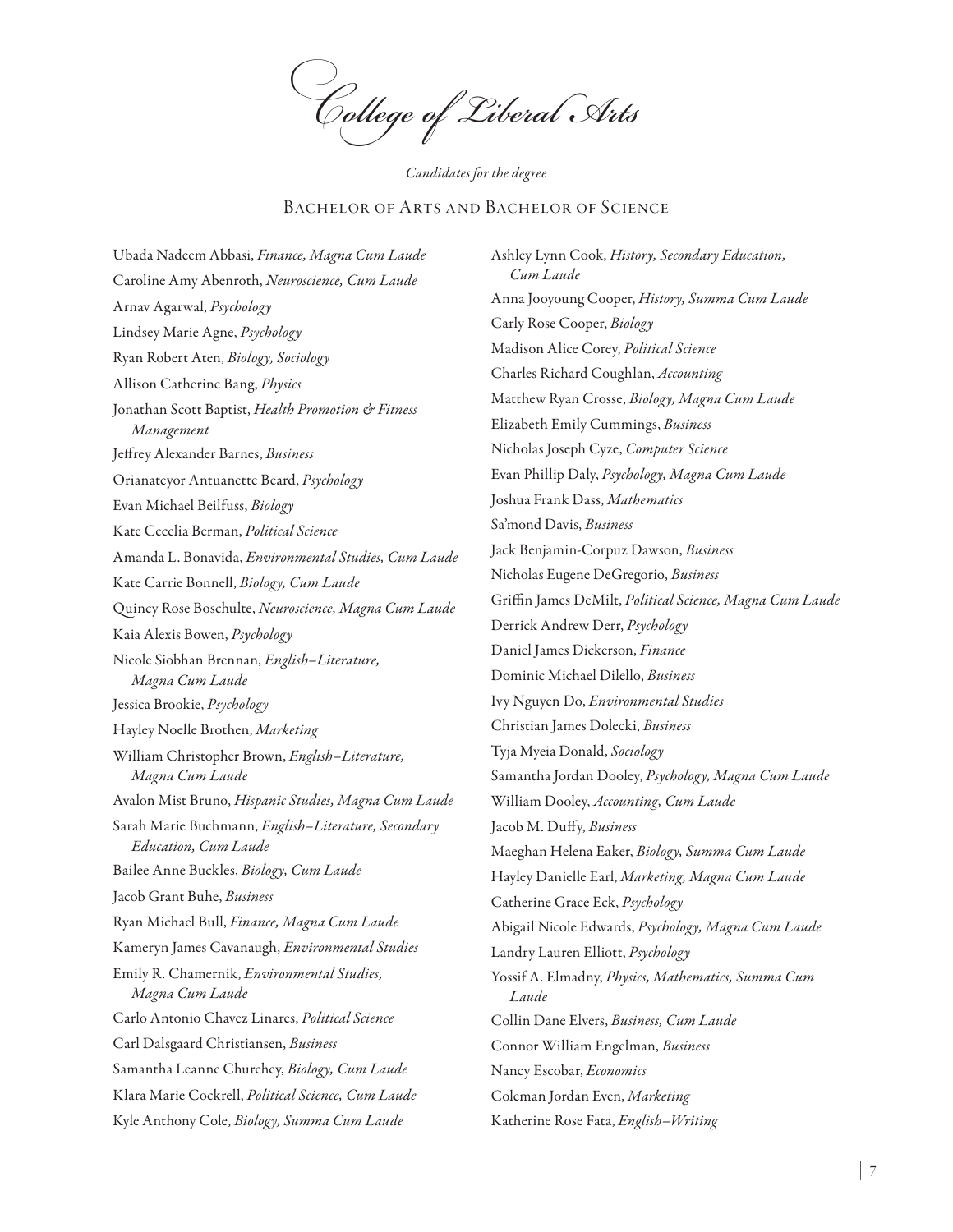Maria Grace Fields, *Neuroscience* Jacob Finfer, *Design Technology & Entrepreneurship* Lindsey Fitch, *Psychology* Brianna Elizabeth Fleury, *Biology* Jessica Leticia Flores, *Business, Magna Cum Laude*  Kyle Francis Fox, *History* Erin Foy, *Environmental Studies, Magna Cum Laude*  Matthew Alexander Fritsch, *Physics, Magna Cum Laude*  Matthew Kenneth Galvan, *Political Science, Cum Laude*  Allison Ganther, *Psychology* Keyla Zamira Garcia, *Psychology* Daniel Timothy Gibbons, *Finance* Anna-Isabel Gil, *Biology* Ellen Anne Gilbert, *Psychology, Summa Cum Laude*  Alessia Gabrielle Girardin, *English–Writing* Alora Denise Gomez, *International and Global Studies* Orlando D'andre Gonzalez, *Finance* Aja Nicole Grant, *Psychology* Cole Fraase Greer, *Business* Ben M. Grunder, *Marketing* Michael Joseph Gryl, *Biology* Nicholas Holmes Harden, *Business* Bailey Annette Harvey, *Political Science* Malcolm Ellis Hedgepeth, *Design Technology & Entrepreneurship* Emma Madison Helferich, *Marketing, Magna Cum Laude*  Diana Hernandez, *Design Technology & Entrepreneurship* Robert Chapman Hicks, Jr., *Physics* Jacob Thomas Highfill, *Finance, Cum Laude*  Charles Robert Hildestad, *Business* Evan P. Hill, *Business* Andrew James Hiller, *Computer Science, Summa Cum Laude, ΦΚΦ* Andrew Jacob Hockings, *Anthropology* Keira Lehanna Hoeferle, *International Studies, Magna Cum Laude*  Shannon Lyn Hogeman, *Psychology* Paris Andre Holmes, *Business* Danielle Joy Huber, *Elementary Education, Summa Cum Laude* 

Autry Mae Isom, *Environmental Studies, Magna Cum Laude*  Monique Ann Isom, *Music, Psychology, Cum Laude*  Lakshmi Sravya Jayam, *Biochemistry, Summa Cum Laude*  Hannah Elizabeth Johnson, *Biochemistry, Summa Cum Laude*  Wesley Gene Jolly, *Accounting, Magna Cum Laude*  Ryan G. Jonas, *Computer Science, Summa Cum Laude*  Cassandra Lee Jones, *English–Literature, Secondary Education, Summa Cum Laude*  Keegan Anthony Jones, *Marketing* Miyka'el Immanuel Jones, *Physics* Emily Christine Joos, *Accounting, Summa Cum Laude*  Alexandra Marie Jordan, *Accounting, Magna Cum Laude*  Amber Marie Juarez, *Finance, Cum Laude*  Rayaan Kapoor, *Economics* Griffin Kasprak, *Physics* Dea Kentchadze, *Psychology* Samantha A. Kestler, *Anthropology, Greek and Roman Studies* Joseph Ronald Kiper, *Biochemistry* Kelly Naoko Kitahata, *Sociology, Business* Jeffrey Izaack Kitchens, *Health Promotion & Fitness Management, Cum Laude*  Erin Renae Knowles, *Biology* Bhavin Koirala, *Physics, Computer Science, Summa Cum Laude*  Zackery Daniel Kokes, *Finance, Cum Laude*  Angelina Kosmas, *Health Promotion & Fitness Management, Magna Cum Laude*  Milly Gail Krivanek, *Psychology, Cum Laude* Rachel Ann Laboda, *Elementary Education, Cum Laude*  Kennedy Lynne LaCost, *Business* Thomas Charles Laduzinsky, *Finance* George Theodore Lagios, *Biology* Peter J. Lambesis, Jr., *Accounting, Magna Cum Laude*  Alyssa Jasmine-Faith Langley, *Psychology, Summa Cum Laude*  Kevon Donta Langston, *Physics* Brooke Alexis Lansford, *Finance, Cum Laude*  Janice Lee, *Anthropology* Matthew Olson Leritz, *Finance, Summa Cum Laude*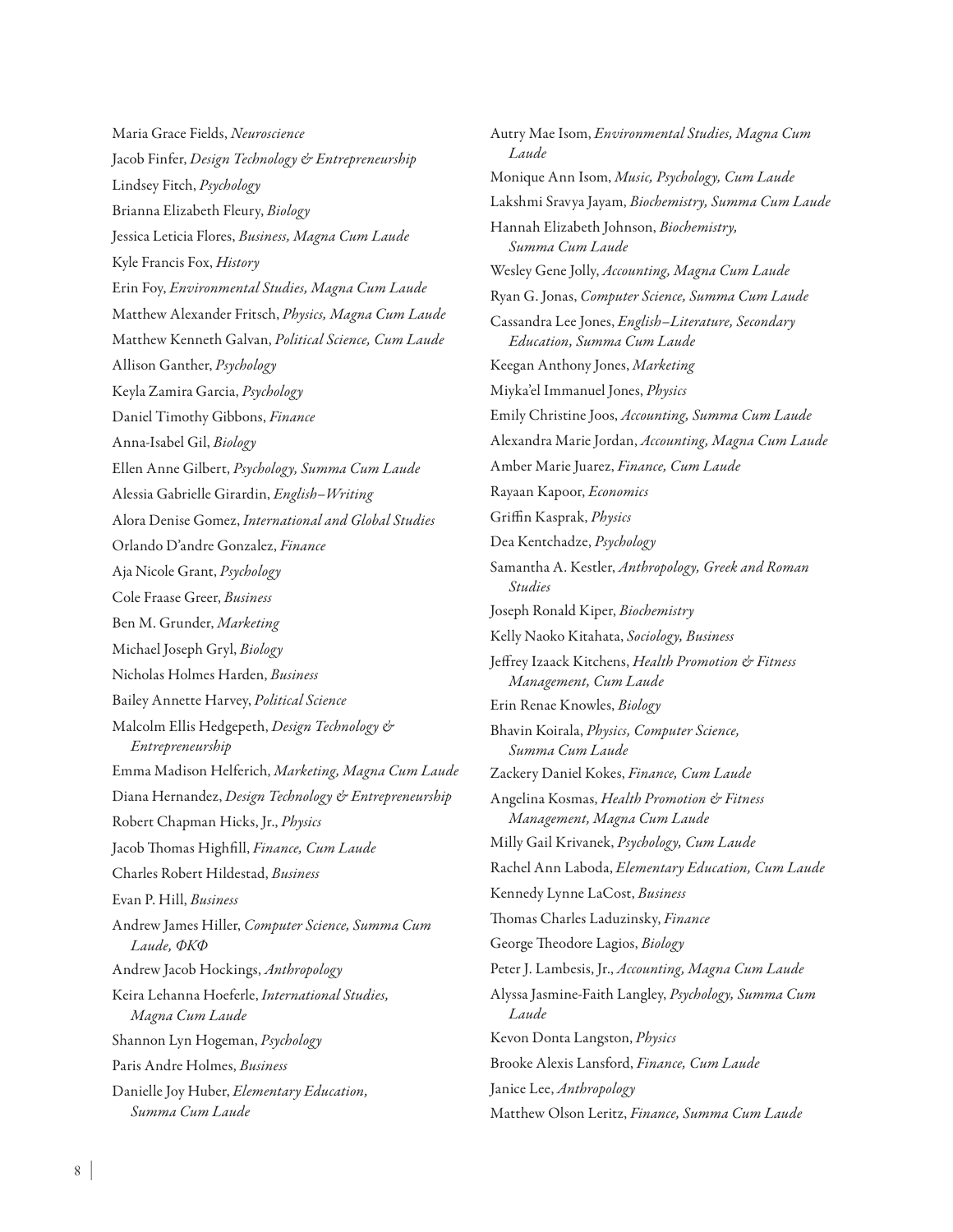William Robert Leslie, *Business* Holly Marie Lewandowski, *Business* Sidney Jayne Litviak, *Psychology* Raymond J. Loerke, *Philosophy, Computer Science, Summa Cum Laude*  Katharine Jane Long, *Economics, Magna Cum Laude*  Peyton Andrew Long, *Biology, Cum Laude*  Yuliana Lopez Raya, *Biology* John Harmon Lovingood, *History, Cum Laude* Jacob Edward Loy, *Finance* Albert John Lust, *Accounting, Cum Laude* Brylee Lutman, *Elementary Education, Magna Cum Laude*  Sydney Colene MacDonald, *Business, English–Writing, Cum Laude*  Liam Joseph Madrigal, *Design Technology & Entrepreneurship* Jonas Alexander Maes, *Political Science, Cum Laude*  Daniel John Maisch, *Economics, Hispanic Studies, Summa Cum Laude*  Donovan Gerard Malone, *Business* May Mary Mann, *Mathematics* Tyler Harrison Maple, *Biology, Hispanic Studies* Gavin Charles Markgraff, *Finance, Cum Laude*  Anthony D. Marre, *Design Technology & Entrepreneurship* Cameron James Marsh, *Computer Science* Trevor Thomas Martin, *Accounting, Magna Cum Laude*  Austin K. Masters, *Physics* Vincenzo Anthony Mauro, *Health Promotion & Fitness Management* Courtney Ann McAuliffe, *Business* Mason Downes McCauley, *English–Writing* Jack Johnson McElveen, V, *Accounting* Caitlin Keely McFarland, *Psychology, Cum Laude*  Nicholas Thomas McLawhorn, *Accounting* Brady Allen McMasters, *Accounting* Skyler Devin Metzger, *Health Promotion & Fitness Management* Jade Monet Dorothy Miller, *Elementary Education, Cum Laude*  Jenna Eileen Mirande, *Elementary Education, Magna Cum Laude*  Izabelle Grace Mitra, *Psychology, Business*

Ashley Marie Christina Mohr, *Marketing, Magna Cum Laude*  Charles Thomas Molitoris, *Finance* Madison Marie Monk, *Psychology, Magna Cum Laude*  Seth Michael Morgan, *Design Technology & Entrepreneurship, Cum Laude*  James Michael Morton, *Accounting, Cum Laude*  Paul A. Mucci, *Finance, Mathematics, Magna Cum Laude*  Thomas Owen Mulhall, *Business* Jared Todd Mutter, *Business, Cum Laude*  Robert Bolton Neidballa, *Health Promotion & Fitness Management* Abraham Nevarez Valles, *Finance* Jenna Marie Ney, *Political Science, Summa Cum Laude, ΦΚΦ* Davis Nguy, *Art* Anjali D. Nimavat, *Biology, Cum Laude*  Cory Lynn Noe, *Accounting, Summa Cum Laude, ΦΚΦ* William Henry Nummy, *Finance* Kathleen Mary O'Donnell, *Elementary Education* Ayo Opeifa, *Political Science, Cum Laude*  Lesley Ortega, *Economics, Magna Cum Laude* Liam Charles Owens, *Marketing* Joshua Emmanuel Paine, *Theatre Arts* Colleen Marie Palczynski, *Sociology, Hispanic Studies* Sofia Argyro Papoutsis, *Political Science, Magna Cum Laude*  Cole Francis Paraday, *Finance, Magna Cum Laude*  Devan P. Patel, *Environmental Studies, Magna Cum Laude*  Ria Samir Patel, *Biochemistry, Cum Laude* Manish Pathuri, *Biology, Summa Cum Laude*  Faith Slown Patton, *History, Magna Cum Laude*  Erin Catherine Peck, *Elementary Education, Summa Cum Laude*  Ethan Thomas Pejovich, *Neuroscience* Vera Louise Alano Perez, *Chemistry* Courtney Kathleen Petersen, *Psychology* Katherine Mae Petty, *Business* Kayleigh Nicole Pitterman, *Environmental Studies, Magna Cum Laude*  Kailee Ann Piwowarczyk, *Accounting* Maria Suzanne Poehls, *Marketing, Summa Cum Laude*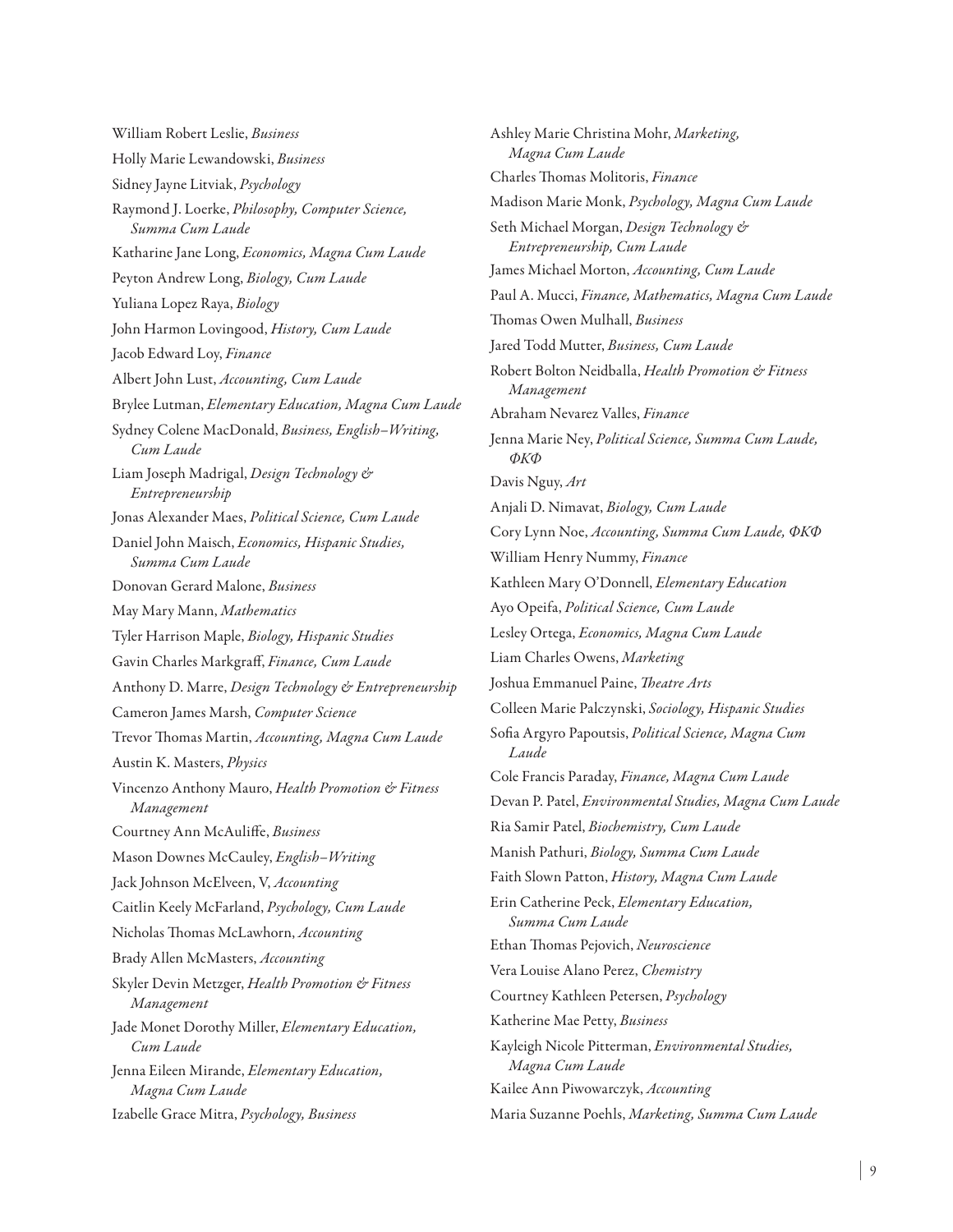Ryan Edward Pomeroy, *Accounting, Magna Cum Laude*  Jacob Drew Potthoff, *Health Promotion & Fitness Management, Cum Laude*  Evan David Ranneklev, *Business* Jackson Robert Rapala, *Biology, Summa Cum Laude*  Shaampavy Rathakrishnan, *Finance, Summa Cum Laude*  Devansh Maheshkumar Rawlani, *Finance, Cum Laude*  Ryan Thomas Reish, *Environmental Studies* Nicola Matteo Rendina, *Finance* Alexis Danielle Ries, *Elementary Education, Theatre Arts, Magna Cum Laude*  Juan Manuel Rios-Narciso, *Philosophy, Summa Cum Laude*  Caleb Joseph Robinson, *Design Technology & Entrepreneurship* Madeline Anne Roever, *Theatre Arts, Art, Cum Laude*  Sydney Renee Runge, *Finance, Summa Cum Laude*  Jacqueline Renee Rupprecht, *Physics, Cum Laude*  Beverly Margaret Ryan-Darrah, *Environmental Studies* Taima Saei, *Political Science* Viktoriya Salgalova, *Neuroscience, Summa Cum Laude, ΦΚΦ* Arunima Salomi, *Biology, Cum Laude*  Marlyn Sanchez Nevarez, *Sociology* Jorri Maree Sandage, *Sociology, Summa Cum Laude, ΦΚΦ* Lucas John Sawilchik, *History* Jack Christopher Schneider, *Accounting* Jared Michael Schneider, *Economics, Philosophy, Summa Cum Laude*  Anya Raven Schol, *Psychology* Allison Joyce Schrader, *Chemistry, Magna Cum Laude*  Logan Hamilton Servin, *Finance, Summa Cum Laude*  Justin Payton Seymour, *Marketing* Aditi Sharma, *Biology, Magna Cum Laude*  Thomas Irwin Sheehan, *Physics* Robert H. Shepelak, *Physics, Secondary Education* Jake Edward Slovin, *Computer Science* Rick Jeffrey Smith, *Design Technology & Entrepreneurship, Art, Magna Cum Laude*  Isabel Marie Sperry, *English–Writing, Cum Laude*  Kylie Faith Spiegel, *Neuroscience*

Lea Spiers, *Sociology, Magna Cum Laude*  Renee Lauryn Spillers, *Accounting* Brett Edward Sprengel, *Economics, Cum Laude*  Kayla Rose Srinivas Rao, *Psychology* Caelyn Sue Steffens, *Health Promotion & Fitness Management* Noah Robert Stuart, *Design Technology & Entrepreneurship, Cum Laude*  Broderick Edward Summers, *Psychology, Sociology, Cum Laude* Peyton Oliver Swearingen, *Biology* Madelynn Marlene Tabels, *Business* Jasmyn Jasiri Taylor, *Neuroscience* Phillip Abraham Taylor, *Health Promotion & Fitness Management* Zachary Ryan Taylor, *Finance, Cum Laude*  Jacob Donald Tencza, *Hispanic Studies, Accounting, Magna Cum Laude*  Emma Elizabeth Thames, *Biology, Magna Cum Laude*  Leah Margaret Thoma, *Psychology, Magna Cum Laude*  Grant Owen Thompson, *Design Technology & Entrepreneurship, Cum Laude* Jordan Thompson, *Business* Gillian Alexandra Thomson, *English–Writing, Magna Cum Laude*  Nicholas Adam Thorne, *Philosophy* Joshua Sayner Thum, *Economics* Andrew Mathison Tietz, *International Studies, Summa Cum Laude*  Saralexis Torres, *Biology* Lan My Tran, *Interdisciplinary Educational Studies* Demetrios William Triantafel, *Finance* Owen Wallace Trier, *Marketing* Morgan Truncer, *Environmental Studies* Eryka Turner, *Business* Henry Uriostegui, *Accounting* Karolina Uscillo, *Biology* Zachary Michael Verdi, *Physics* Chase Parker Viehman, *Accounting, Magna Cum Laude*  Joseph Anthony Viola, *Marketing* Valeria Viteri-Pflucker, *Physics, Summa Cum Laude*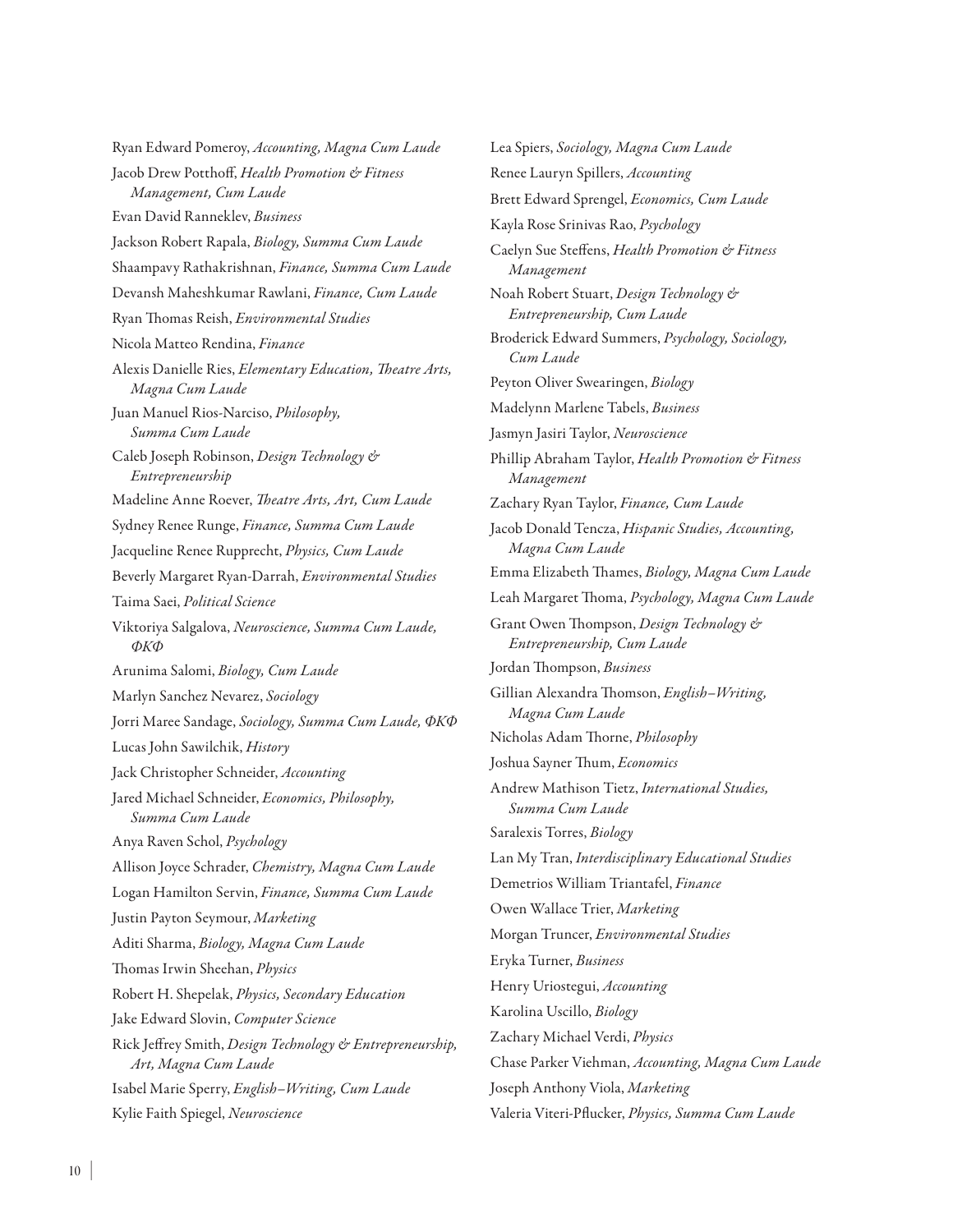- Kathryn Josephine Vogler, *Biology, Magna Cum Laude*  Rahul Vudaru, *Computer Science* Keegan Henry Wahlgren, *Physics* Chynna Louise Wall, *Psychology* Chester A. Wallace, *Physics* Mengheng Wang, *History, Magna Cum Laude*  Sarah Denise Warner, *Elementary Education, Cum Laude*  Lane Mikel Warren, *Business* Terron J. Washington, *Marketing* Katherine Marie Watson, *History* Wesley C. Watson, *Business*
- Michael Dayne Webb, *Economics* Elizabeth Reynolds White, *Business* Rachel White, *Marketing, Cum Laude*  Jason John Wilkening, *Physics, Chemistry, Magna Cum Laude*  Janiyah Rose Williams, *Philosophy, Magna Cum Laude*  Saylor Ann Williams, *Biology, Magna Cum Laude*  Austin James Woodside, *Business, Cum Laude* Daniel Joung Yang, *Health Promotion & Fitness Management* Sarah Grace Ziwiski, *Finance, Summa Cum Laude*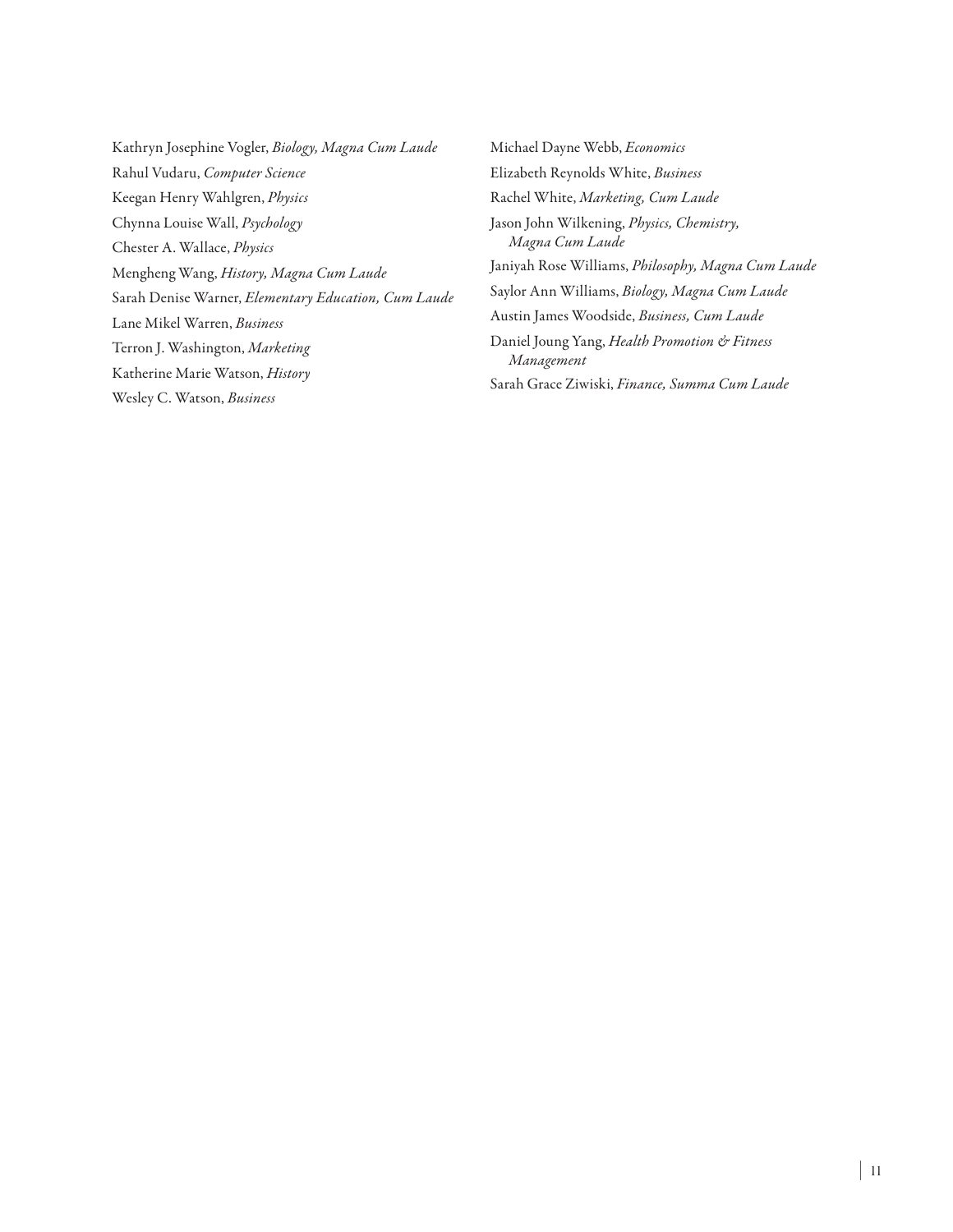*President's Cabinet*

S. Georgia Nugent, Ph.D., President Julie Anderson '87, M.B.A., Chief of Staff Matthew Bierman, M.B.A., Vice President for Business and Finance David Bollivar '89, Ph.D., Chairperson, Council on University Programs and Policy Mark R. Brodl, Ph.D., Provost and Dean of the Faculty Karla C. Carney-Hall, Ph.D., Vice President for Student Affairs and Dean of Students LeAnn Hughes, M.A., Vice President for Enrollment and Marketing Leon Lewis, Chief Information Officer Rebecca A. Roesner, Ph.D., Associate Provost for Academic Planning and Standards Steve Seibring '81, B.A., Vice President for Advancement Carl F. Teichman '80, M.S., Director of Government and Community Relations Michael D. Thompson, Ed.D., Associate Vice President for Institutional Effectiveness

*Emeriti Professors*

Susan Anderson, Ph.D. Miles Bair, M.A. Marina Balina, Ph.D. Melinda Baur, Ph.D. Shela Bondurant-Koehler, D.M.Ed. Barbara Bowman, Ph.D. Susan J. Brandon, M.F.A. Robert Bray, Ph.D. Dennie Bridges, M.S. Charlotte Brown, Ph.D. Jared Brown, Ph.D. Mary Ann Bushman, Ph.D. Paul Bushnell, M.A. Christopher J. Callhan, Ph.D. George Churukian, Ph.D. Richard Kent Cook, D.M.A. Barbara Cothren, M.S. Bruce B. Criley, Ph.D. Norma Criley, Ph.D. Robert Delvin, M.L.S. Connie Dennis, Ph.D. Herman L. Detweiler, M.S.T.

Charles Lynn DeVore, Ph.D. Robert P. Donalson, D.M. Lynda M. Duke, M.S. Steven Eggleston, M.M. Irving Epstein, Ph.D. Linda Farquharson, D.M.A. John Ficca, Ph.D. Linda French, Ph.D. Ruth Ann C. Friedberg, M.S. Mona J. Gardner, Ph.D. Roger Garrett, M.M. Timothy Garvey, Ph.D. David M. Gehrenbeck, S.M.D. Nina Gordon, Ph.D. Dennis E. Groh, Ph.D. Shelia Jesek-Hale, Ph.D. Donna L. Hartweg, Ph.D. J. Robert Hippensteele, Ph.D. Fred Hoyt, Ph.D. Melvyn Jeter, Ph.D. Robin Leavitt, Ph.D. Cyril C. Ling, D.B.A.

Mario Mancinelli, M.A. James Matthews, Ph.D. Vadim Mazo, M.M. Marcia McDonald, M.F.A. Sherilyn McElroy, M.S. Sharie Metcalfe, Ph.D. Carren Moham, D.M.A. William T. Morris, Ph.D. Robert L. Mowery, Ph.D. Pamela Muirhead, Ph.D. Kathleen O'Gorman, Ph.D. Mauricio Parra, Ph.D. Mario Pelusi, Ph.D. Julie Prandi, Ph.D. Christopher Prendergast, Ph.D. Georganne Rundblad, Ph.D. Allison Sainsbury, Ph.D. Kathryn Scherck, D.N.Sc. Karen Schmidt, Ph.D. Roger H. Schnaitter, Ph.D. Sammy Scifres, D.M.A. Michael Seeborg, Ph.D.

Scott Sheridan, Ph.D. James Sikora, Ph.D. Kevin Strandberg, M.F.A. Thomas Streeter, D.M.A. Susan Swanlund, Ph.D. Alice Swift, MSN Margaret D. Tennis, Ed.D. Dan Terkla, Ph.D. Marcia Thomas, M.L.S. Hans-Joerg Tiede, Ph.D. Todd M. Tucker, Ph.D. David Vayo, D.M.A. Evelyn Wantland, Ph.D. Robert Bedford Watkins, Jr., Ph.D. W. Michael Weis, Ph.D. John Wenum, Ph.D. John C. Westall, M.S.L.S. Raymond G. Wilson, Ph.D. Michael Young, Ph.D. Nancy Zander, M.S.

*Professors*

Teodora Amoloza, Ph.D. David Bollivar, Ph.D. William Bullock, M.F.A. Meghan Burke, Ph.D. Stephanie Davis-Kahl, M.L.S. Bruno deHarak, Ph.D. Joanne Diaz, Ph.D.

Zahia Drici, Ph.D. Norman Eash, M.S. Robert Erlewine, Ph.D. J. Scott Ferguson, D.M.A. Carmela Ferradáns, Ph.D. Teresa R. Fish, M.S. Victoria Folse, Ph.D.

R. Given Harper, Ph.D. Tian-Xiao He, Ph.D. Gordon Horwitz, Ph.D. William Jaeckle, Ph.D. Narendra Jaggi, Ph.D. Abigail Jahiel, Ph.D. Robert Kearney, Ph.D.

Franklin Larey, D.M.A. Edgar Lehr, Ph.D. Nancy Loitz, M.F.A. Thomas Lutze, Ph.D. Rebecca Mafazy, Ph.D. Ram Mohan, Ph.D. William Munro, Ph.D.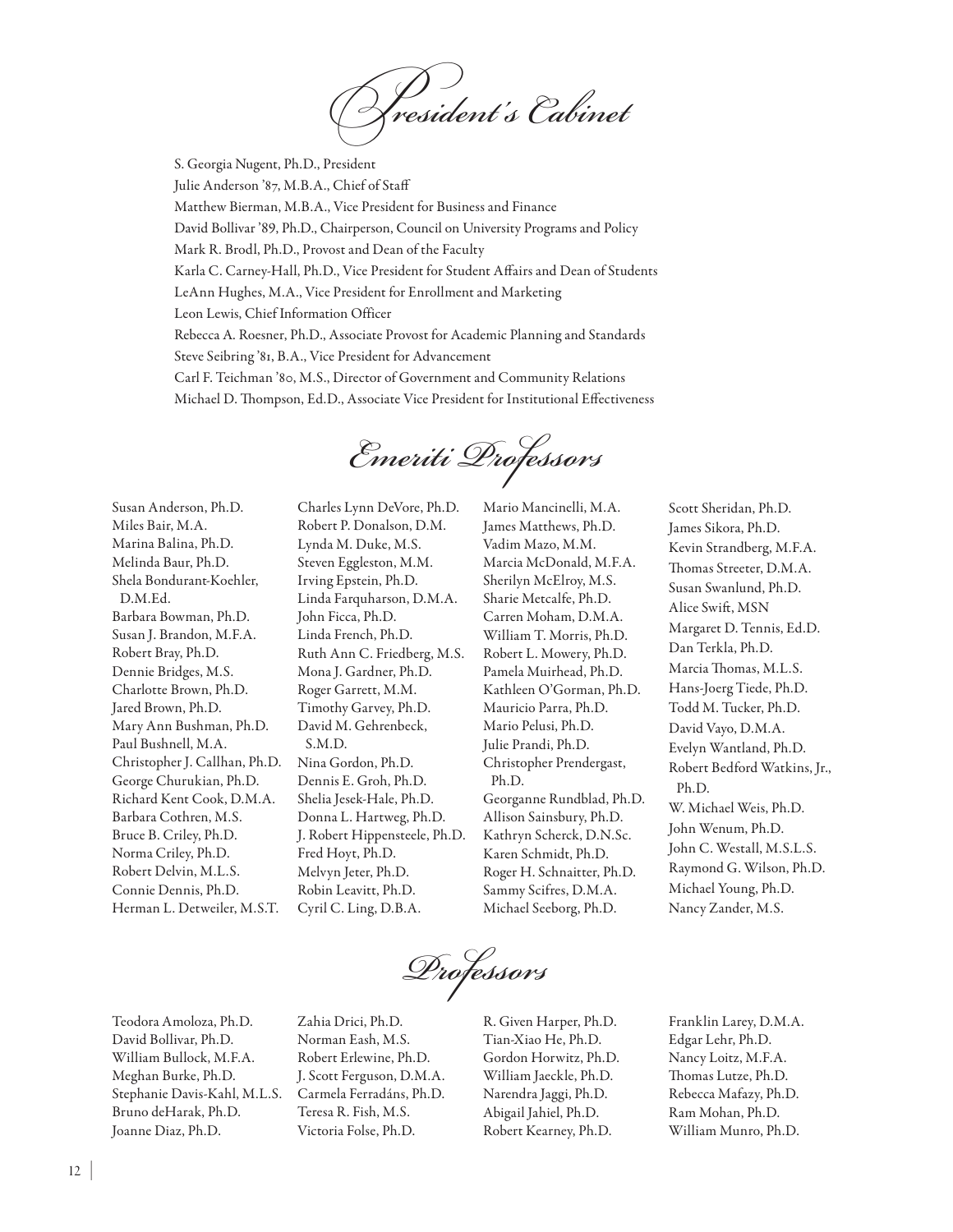Carole Myscofski, Ph.D. Carolyn Nadeau, Ph.D. Kimberly Nelson-Brown, M.S. Gerald Olson, Ph.D. James Plath, Ph.D. Tari Renner, Ph.D.

Timothy Rettich, Ph.D. Rebecca A. Roesner, Ph.D. Ronald Rose, M.A.T. April Schultz, Ph.D. Robert Schultz, Ph.D. Christopher Schumacher, M.S.

Greg Shaw, Ph.D. Brad Sheese, Ph.D. James Simeone, Ph.D. Gabriel Spalding, Ph.D. Charles Springwood, Ph.D. Kevin Sullivan, Ph.D. Nancy Sultan, Ph.D.

Jason Themanson, Ph.D. Michael Theune, Ph.D. Curtis Trout, M.F.A. William Walsh, Ph.D. William West, M.M.

*Associate Professors*

Brian Brennan, Ph.D. Wes Chapman, Ph.D. Mary Coleman, Ph.D. Amanda Coles, Ph.D. Loralyn Cozy, Ph.D. Mark Criley, Ph.D. Jessie Dixon-Montgomery, Ph.D. Andy Engen, Ph.D. Constance Estep, M.F.A. Maggie Evans, Ph.D. Todd Fuist, Ph.D. Ellen Furlong, Ph.D. Pennie Gray, Ph.D. Amanda Hopkins, Ph.D.

William Hudson, Ph.D. Robert Irons, Ph.D. Julie Johnson, M.F.A. William Kauth, Ed.D. Emily Kelahan, Ph.D. Lindsey Kellar, Ph.D. Abigail Kerr, Ph.D. Jean MacFarland Kerr, M.A. Noël Kerr, Ph.D. Brenda Knoll, Ph.D. Wendy Kooken, Ph.D. Linda Kunce, Ph.D. Seung–Hwan Lee, Ph.D. Mark Liffiton, Ph.D. Dennis Martel, M.S.

David Marvin, J.D. Meg Miner, M.L.S. Mignon Montpetit, Ph.D. Kristine Nielsen, Ph.D. Leah Nillas, Ph.D. Kanchana Manori Perera, Ph.D. Thushara Perera, Ph.D. Adriana Ponce, Ph.D. Tiffany Prager, M.S. Thomas Quinn, M.F.A. Ilia Radoslavov, D.M.A. Brandi Reissenweber, M.F.A. Daniel Roberts, Ph.D. Molly Robey, Ph.D.

Kyle Schauls, M.A. Tyler Schwend, Ph.D. Andrew Shallue, Ph.D. Mia Smith, M.S. Scott Susong, M.F.A. Christopher Sweet, M.L.S. César Valverde, Ph.D. Amanda Vicary, Ph.D. Michael Wagner, M.S. Loni Walker, Ph.D. David Wallace, Ph.D. Brian Walter , Ph.D. Joseph Williams, Ph.D. David Willis, Ph.D. W. Aaron Wilson, Ph.D.

Seyeon Ahn, D.M.A. Richard Alvey, Ph.D. Julie Ballard, M.F.A. Lorenzo Begay, M.S.N. Lydia Bertschi, D.N.P. Michael Brün, Ph.D. Yu-Ching (Julia) Cheng, Ph.D.

Brenda Drury, M.S. Tara Gerstner, Ph.D. Michelle Gibbs, Ph.D. Monica Hall, Ph.D. Mark Halx, Ph.D. Elaine Hardy, Ph.D. Glenn Harris, Ph.D. Courtney Irby, Ph.D.

*Assistant Professors* Dileep Karanth, Ph.D. Chisato Kojima, Ph.D.

Thomas Kwiatkowski, Ph.D. Brian Law, Ph.D. Joshua Lowe, M.F.A. Robert Mangialardi, M.M. Abigail Mann, M.S.L.S. Michael McLaughlin, Ph.D. Leigh Moon, CFE, CIA, CPA Marie Nebel-Schwalm, Ph.D. Christopher Nelson, Ph.D. Lisa Nelson, D.M.A. Hieu Minh Nguyen, Ph.D. Bradley Regier, Ph.D. Jennifer Rushlow, Ph.D. Allison Serraes, Ph.D.

*Instructors*

Cristina Alméida Velez, M.A. Candy Anderson, M.S. Charles Berggren, B.A. Laurine Brown, Ph.D. Tyler Brown, B.A. Karen Bussone, M.B.A. Grant Caserta, M.B.A.

Jennifer Crider, M.A. Eva Ferguson, M.M. Thomas Gilbert, M.S. Katie Gonzales, M.S. Michael Gunter, B.S. Elizabeth Haywood, M.S. Gregory Huffaker, B.A.

Zachary Iannucci, B.S. Peggy Jacobs, D.N.P. Gavin Leach, B.S. Todd Lowder, B.S. Carmen Lozar, M.F.A. Shari Marley, B.A. Brandon Mueller, B.A.

Edward Risinger, M.M. Anna Scanlon, Ph.D. Armella Thompson, M.F.A. Wathsala Waduge, Ph.D.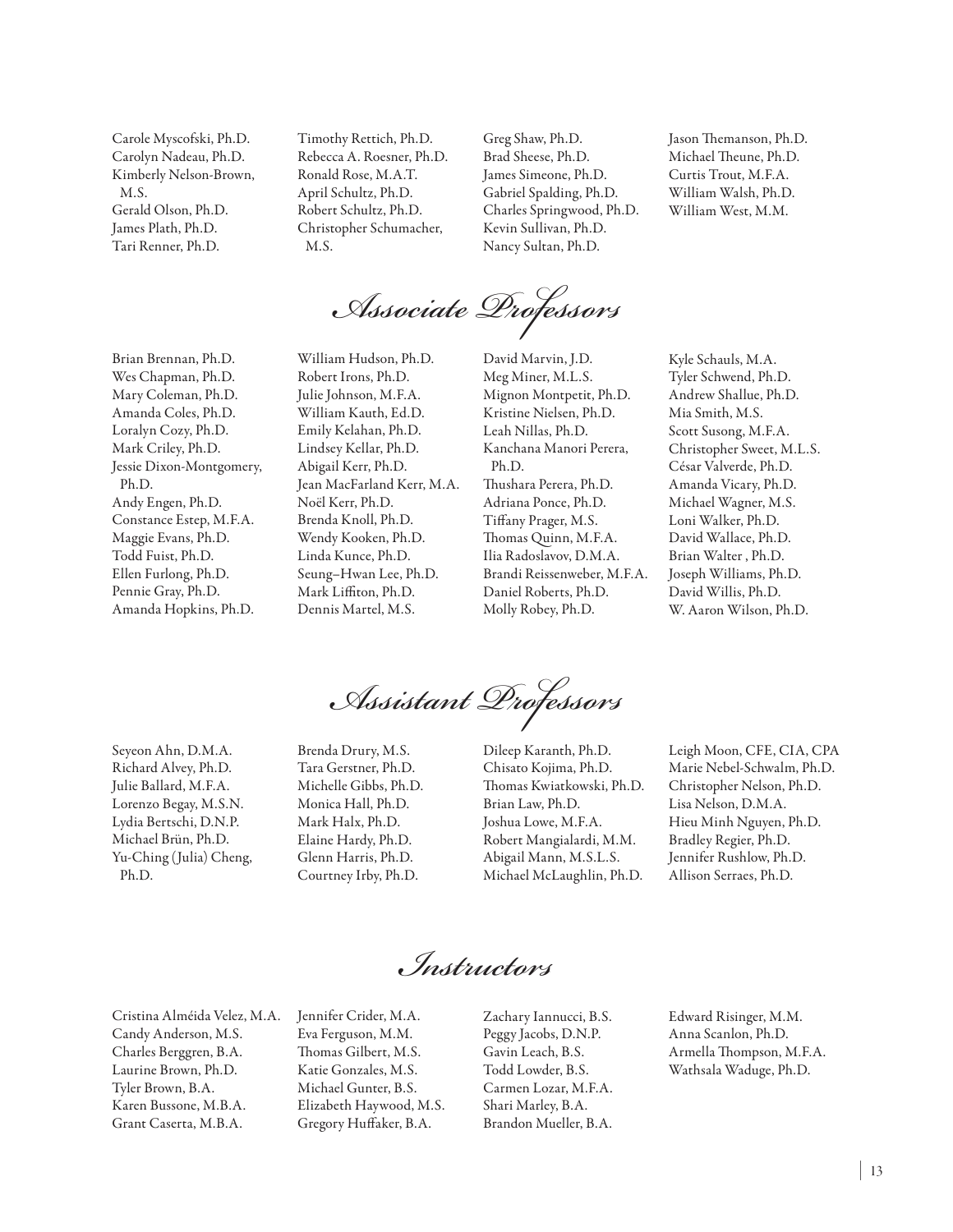*Endowed Professorships*

There is a long tradition in higher education of appointing faculty members to endowed professorships and chairs. At Illinois Wesleyan this honor is reserved for members of the faculty who have distinguished themselves through exemplary teaching and active engagement of students, outstanding scholarship and/or artistic achievement, and service at the very highest levels of the University. The guiding principle in awarding an endowed professorship or chair is that the individual represents our highest aspirations for faculty members on this campus.

These distinguished professorships are named in honor of the generous donors who made them possible. Listed by year established:

Robert Erlewine, Ph.D. The Isaac Funk Professorship, *established 1866*

R. Given Harper, Ph.D. The George C. and Ella Beach Lewis Chair of Biology, *established 1963*

Victoria N. Folse, Ph.D., A.P.N. The Caroline F. Rupert Chair of Nursing, *established 1961*

James W. Plath, Ph.D. The R. Forrest Colwell Chair of English, *established 1972*

David W. Bollivar, Ph.D. The Miner Linnaeus Sherff Professorship of Botany, *established 1977*

Carole A. Myscofski, Ph.D. The McFee Professorship of Religion, *established 1984*

Robert A. Kearney, J.D., M.B.A. The Edward R. Telling Professorship of Business Administration, *established 1987*

Tian-Xiao He, Ph.D. The Earl H. and Marian A. Beling Professorship of Natural Sciences, *established 1998*

Carolyn A. Nadeau, Ph.D. The Byron S. Tucci Professorship, *established 2010*

Michael Theune, Ph.D. Robert W. Harrington Professorship, *established 2010*

Ram S. Mohan, Ph.D. Wendell and Loretta Hess Professorship of Chemistry, *established 2012*

William Munro, Ph.D. Betty Ritchie-Birrer '47 and Ivan Birrer Endowed Professorship, *established 2013*

Gabriel C. Spalding, Ph.D. B. Charles and Joyce Eichhorn Ames Professorship, *established 2014*

Gordon J. Horwitz, Ph.D. Davis U. Merwin Endowed Professorship in History, *established 2015*

Will Jaeckle, Ph.D. Semour and Diana Galina Endowed Professorship*, established 2007*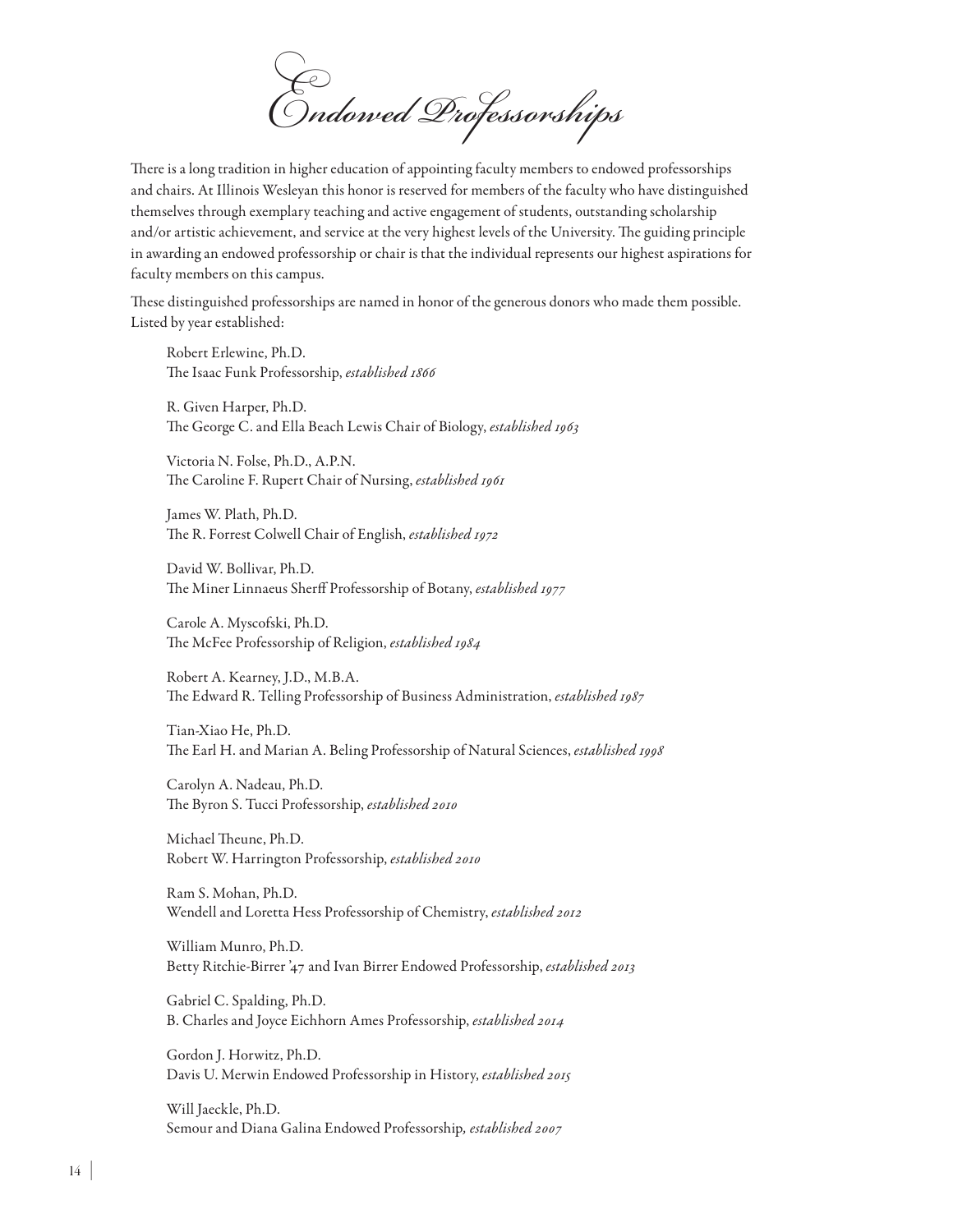*Prior to, during, and after the Commencement ceremony, the President's Office will sponsor a hospitality beverage tent on the west side of the Eckley Quadrangle. After the ceremony, faculty look forward to greeting the graduates and their families at the department locations denoted on the map below.*

*Before the ceremony, light refreshments may be purchased at the Coffee Shoppe (9 am–1 pm) found in the Memorial Center. The University Bookstore located in the Hansen Student Center offers many items for sale (9 am–5 pm). Alumni items will also be available for purchase at the hospitality tent on the east side of the Eckley Quadrangle.*

*Near the Eckley Quadrangle, restrooms are located on the first floor of the following buildings: Shaw Hall, Center for Liberal Arts (wheelchair accessible), Memorial Center, and Holmes Hall. A first-aid station is located in Holmes Hall.* 

*There will be limited seating inside the Hanson Student Center to view the livestream.*

*Senior marshals for the Commencement ceremony are Professors David Marvin and Adriana Ponce. Student marshals are Zehra Bakirdan '23 and JD Barrett '23 representing the Junior Class.*

> *Caps and gowns should be returned to the hospitality tent on the east side of the Eckley Quadrangle following the ceremony.*

> > *•*